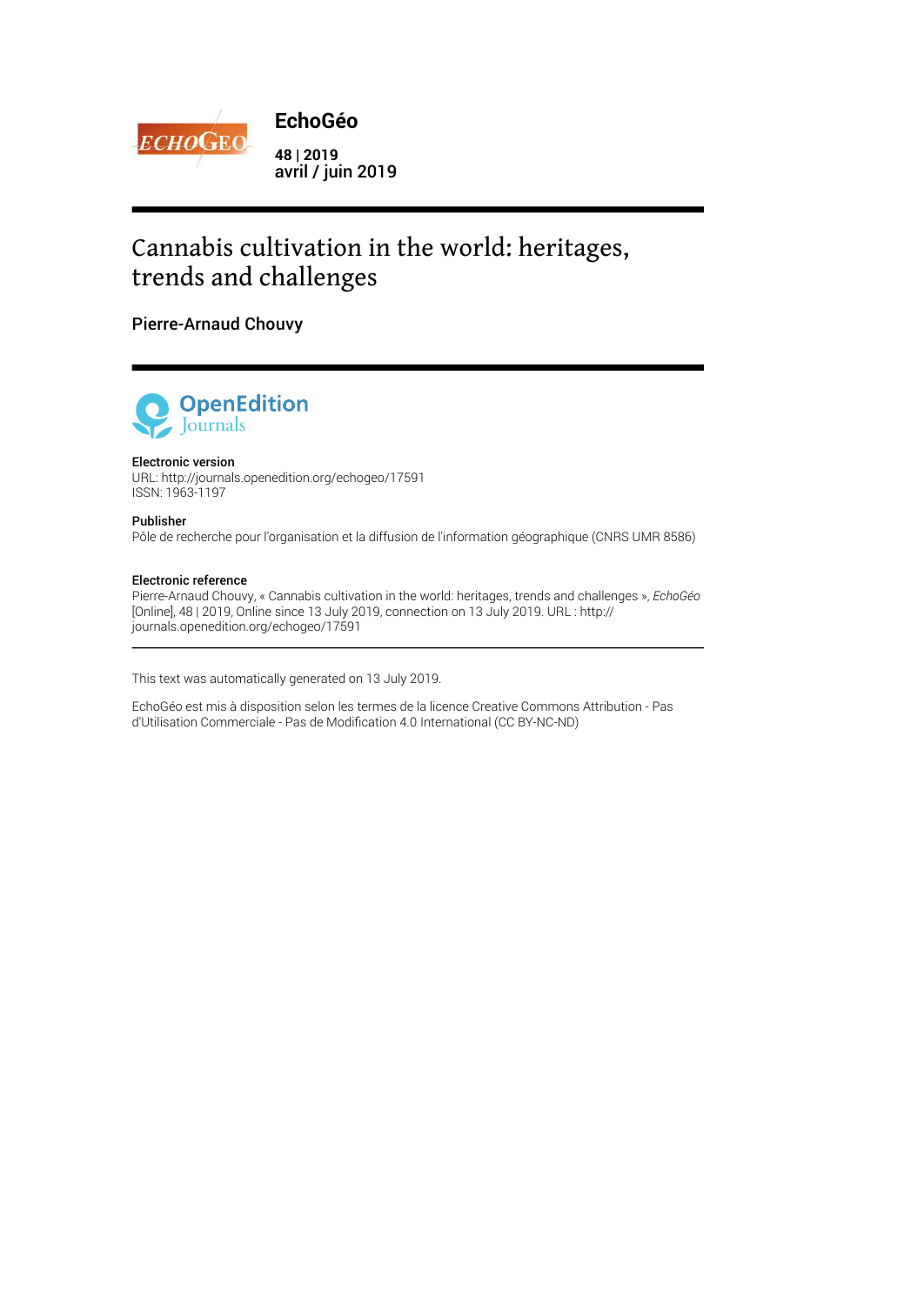# Cannabis cultivation in the world: heritages, trends and challenges

Pierre-Arnaud Chouvy

*Acknowledgements: For helpful comments on an earlier draft I am indebted to Laurent Appel, Chris Duvall, Jennifer Macfarlane, and anonymous reviewers.*

- 1 Despite cannabis being the most common illegal drug crop in the world and its worldwide presence, very little is known about its production, trade, and consumption at the global scale. This is partly due to the fact that knowledge about cannabis cultivation is lacking in many countries and regions, even in some the oldest and largest producing areas. For example, notwithstanding the historical importance and volumes of their cannabis productions, there is very limited knowledge of the cannabis cultivation's contexts, drivers, and recent trends in countries such as Afghanistan, Albania, Colombia, the Democratic Republic of Congo, India, Jamaica, Lebanon, Ghana, Mexico, *etc.*
- <sup>2</sup>This is partly explained by geographer Chris Duvall when he writes that "*Cannabis* has been mostly prohibited worldwide since the 1930s, which has stunted formal, scholarly research on the plant, including scientific taxonomy". Which is why, he writes, "although there are a few formally trained *Cannabis* experts, in current global society most experts are informally trained, whether marihuana aficionados, hemp activists or anti-drug crusaders" (Duvall, 2014, p. 13). Indeed, as explained by the botanist and cannabis specialist Ernest Small, because of cannabis' "criminal association", almost all research and economic development – both narcotic and non-narcotic aspects – were suppressed for most of the 20th century" (Small, 2015, p. 190). As a result, a "truly glaring gap on cannabis production, distribution, and consumption" exists in the geographic literature on drug commodities and "cannabis, including hemp and its psychoactive counterpart, has a long but largely overlooked historical geography" (Taylor *et al.,* 2013, p. 425-426; Warf, 2014, p. 414).
- 3 In this text I examine the knowns and unknowns of cannabis cultivation in the world in an effort to bridge some of the gaps on cannabis production. I first explain how complex and controversial *Cannabis* taxonomy is, and how much confusion still surrounds the use, by botanists and aficionados, of the *sativa* and *indica* taxa. I then resort to a historical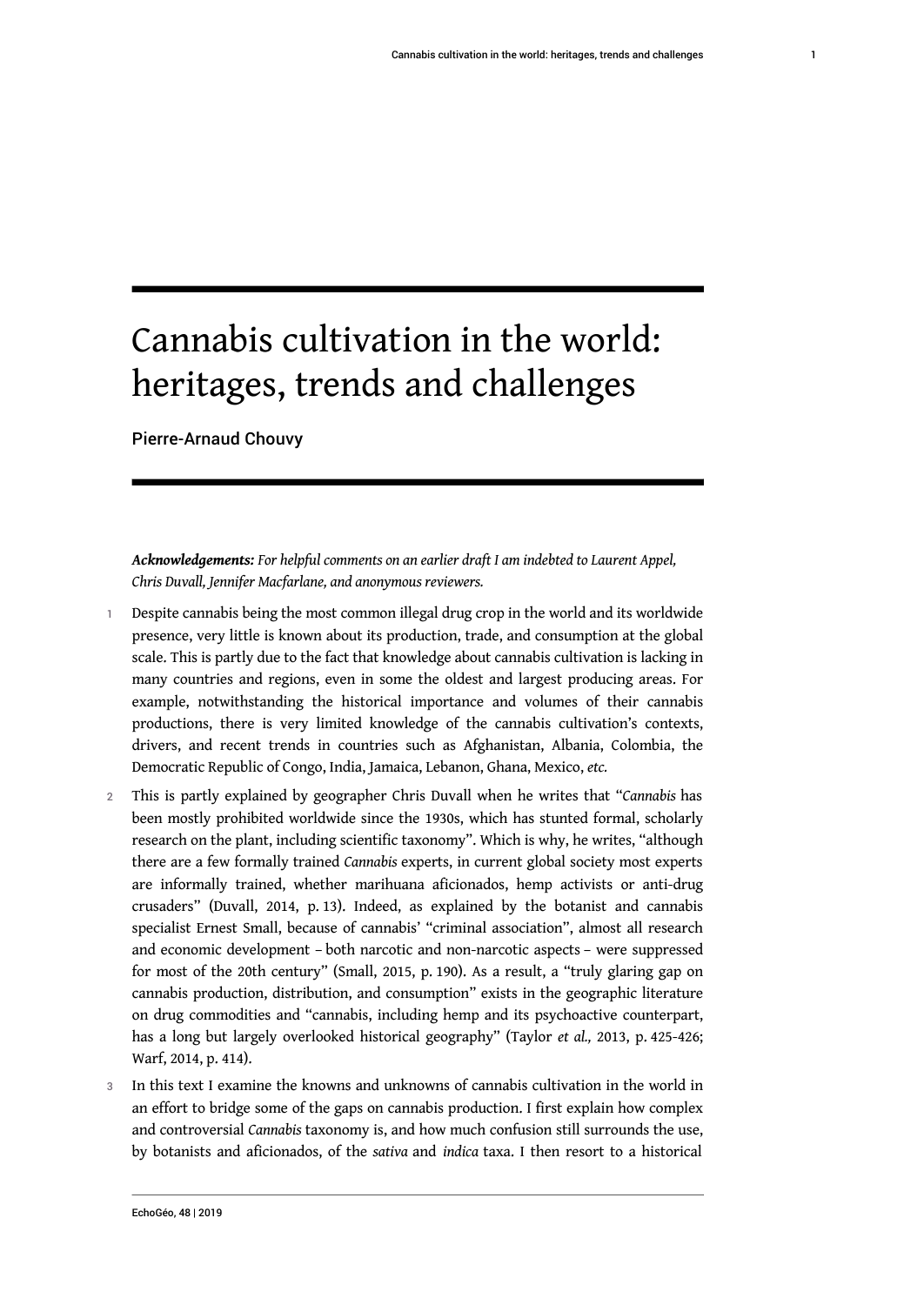approach to describe how much cannabis cultivation and production techniques have evolved since the 1960s and what the various traditional and modern cannabis byproducts are. Only then do I focus on what we know and don't know (and how) about global cannabis cultivation. I conclude that while much still needs to be learned about the past and even the present of cannabis production and uses in the world, the real urgency lies in understanding what the future holds now that legalisation is well under way and is spreading fast throughout the world.

### What Cannabis species, varieties, and strains?

- 4 Pretty much everything about the cannabis plant leads to controversial debates, including its taxonomic classification. Considering the large knowledge deficit on cannabis cultivation in the world, how the name cannabis is used instinctively to refer to very different varieties/strains with extremely variable potencies $^{\rm I}$  and yields, how deeply the cannabis industry has changed in the past years (increased importance of highyielding varieties/strains, development of modern production techniques) (Chouvy and Afsahi, 2014; Clarke and Merlin, 2016; Chouvy and Macfarlane, 2018), and how it is being affected by legislative debates and changes (decriminalisation and legalisation), it is important to acknowledge that simply speaking of "cannabis" to refer indistinctively to a low-potency landrace or a high-potency and high-yield modern hybrid, or referring to the traditional distinction between *Cannabis sativa* and *Cannabis indica* is often vague, unscientific, and confusing. Also, very few authors, outside of cannabis aficionados and experts, fully understand the complexity of cannabis diversity and distinguish clearly between landraces, heirlooms, hybrids (not genetically modified organisms as can be sometimes inaccurately reported), varieties, strains, all-female seeds, *sinsemilla*, *etc.*
- <sup>5</sup>The confusion actually starts with the fact that the very botany of the *Cannabis* genus is still controversial. Indeed, despite being one the world's oldest crops (hemp was already harvested in China 8500 years ago), whether the genus *Cannabis* is monotypic (one species, as argued by Small) or polytypic (up to three species, as argued by Emboden, Hillig, and Clarke and Merlin) has been uncertain since Linnaeus described a single species (*Cannabis sativa*, in 1753) and Lamarck proposed two species (*Cannabis sativa* and *Cannabis indica* in 1785) (Schultes *et al*., 1975; Emboden, 1981; Hillig, 2005, Clarke and Merlin, 2013; Small, 2015, p. 218). This is in part due to the plant's ancient origin, to its extremely long evolutionary and domestication history (including artificial selection) that is responsible for the probable disappearance of wild populations, and to its widespread geographic dispersal (cultivated and ruderal varieties). Since prohibition has long prevented most scientific enquiries, both the taxonomic separation of the putative taxa *C. sativa* and *C. indica* and the plant's phylogeny have remained highly controversial until now, so much that a more modern taxonomic treatment of *Cannabis* originally devised by Karl Hillig was recently further developed by Robert Clarke and Mark Merlin who argue that the "present-day genetic distinction is essentially "dope versus rope" or narrow-leaf drug (NLD) and broad-leaf drug (BLD) biotypes (both *indica*) versus a narrowleaf hemp (NLH) biotype (a *sativa*) (Schultes *et al*., 1975; Small and Cronquist, 1976; Hillig, 2005; Clarke and Merlin, 2013; Small, 2015).
- <sup>6</sup>Therefore, the place of *Cannabis* in the International Code of Nomenclature for Algae, Fungi, and Plants (ICN) is not clear since botanists still strongly disagree about how many species and subspecies of *Cannabis* exist. Also, to the difference of hemp cultivars (such as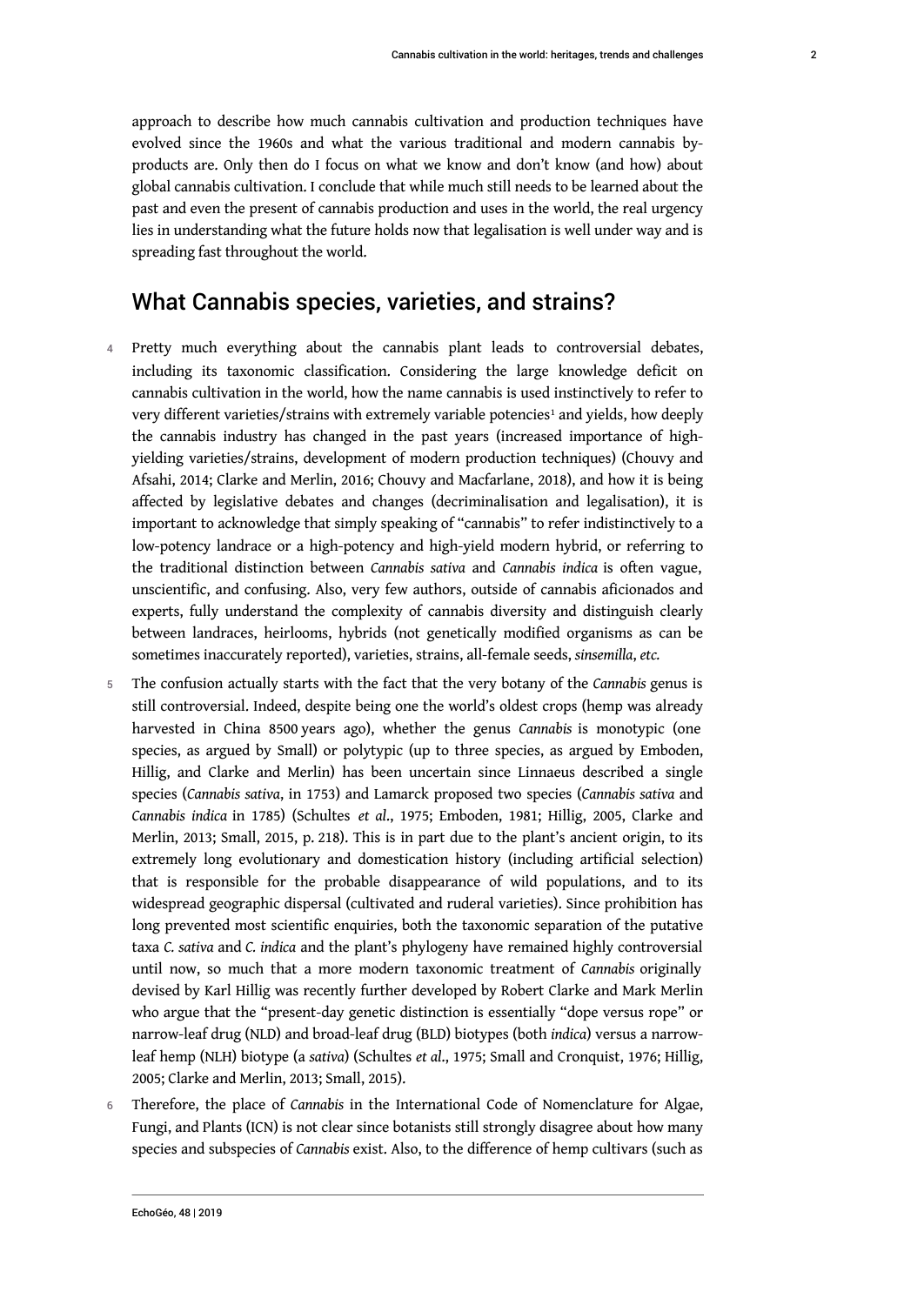the twenty-four most common fibre hemp cultivars that existed in 1995: Meijer, 1995), the thousands of marihuana<sup>2</sup> strains (2,494 "unique" strains as of June 2018 and 2,942 as of June 2019 according to Leafly<sup>3</sup>) cannot be included in the International Code of Nomenclature for Cultivated Plants (ICNCP) as they were and are still being created by mostly clandestine breeders and lack the stability and reliability required in order to be officially considered as cultivars (Small 2015; Sawler *et al*. 2015). In any case, drug cannabis strains are biologically but not nomenclaturally equivalent to non-drug cannabis (hemp) cultivars and as such they only bear vernacular names (such as Skunk #1, the first modern cannabis hybrid) (Small, 2015, p. 271).

- 7 This is why it is difficult at this stage, despite what most botanists and cannabis aficionados do, to indisputably apply the *sativa*/*indica* taxa (it is not mandatory according to the ICNCP) to the genus *Cannabis* without adding to the existing confusion. As explained by Ernest Small in his recent extensive monograph on the genus *Cannabis*, "taxonomists have utilised the epithets *sativa* and *indica* to distinguish two taxa, the term *sativa* traditionally designating non-narcotic plants in contrast to the term *indica* which has been used to designate narcotic plants". Yet, in the largely illegal cannabis trade, "sativa" and "indica" labels (not taxa and as such not italicised) are used "for different classes of narcotic plants, and (contradictory to taxonomic tradition)" with the term sativa designating plants with very high THC<sup>4</sup> content and low or no CBD<sup>5</sup> content, and the term indica designating plants with moderate to high THC content and moderate to high CBD content (Small, 2015, p. 262).
- 8 However, the vernacular use of the sativa/indica labels by the marihuana industry and community seems to be as controversial as the taxonomic separation between the putative taxa *C. sativa* and *C. indica*, as shown by a 2015 study that looked at 81 marihuana and 41 hemp samples and found that the sativa/indica labels of marihuana strain names "often do not reflect a meaningful genetic identity" and that "hemp is genetically more similar to C. indica type marijuana than to C. sativa strains". As the authors explain, "the inaccuracy of reported ancestry in marijuana likely stems from the predominantly clandestine nature of Cannabis growing and breeding over the past century" (Sawler *et al.,* 2015).
- <sup>9</sup>In any case, molecular genetics is providing increasing evidence that *Cannabis* is a polytypic genus, thereby leading credence to the in-field observations<sup>6</sup> made by most of the partisans of the polytypic theory: as stressed by William Emboden, a hiatus exists between biologists, botanists, or taxonomists who have conducted direct observations in the field (such as in Afghanistan, Kazakhstan, Siberia, *etc.*) and others who have favoured the monotypic theory without making "any attempt to ascertain the range of *Cannabis* by field studies in these areas or to locate its aboriginal indigenous range" (Emboden, 1981, p. 15)<sup>7</sup>. Yet, at this point, due to "limited genetic and experimental data, the questions of taxonomy remain unresolved" and some estimate that the "continued monotypic treatment of plants in this genus as *C. sativa L.* is warranted" (Lynch *et al.,* 2016, p. 350, 358). In fact, even Robert Clarke, who is a partisan of the polytypic theory (Clarke and Merlin, 2016) and is one the world's foremost experts on *Cannabis*, chose in a recent coauthored article to consider "drug and hemp varieties to be a single species, *Cannabis sativa L.* with three subspecies F0 2D indica, sativa and ruderalis", out of "simplicity and because of confusion in the taxonomy of the genus *Cannabis*" (until genomic analysis finally elucidates the matter once and for all) (Gray *et al.*, 2016, p. 289-290).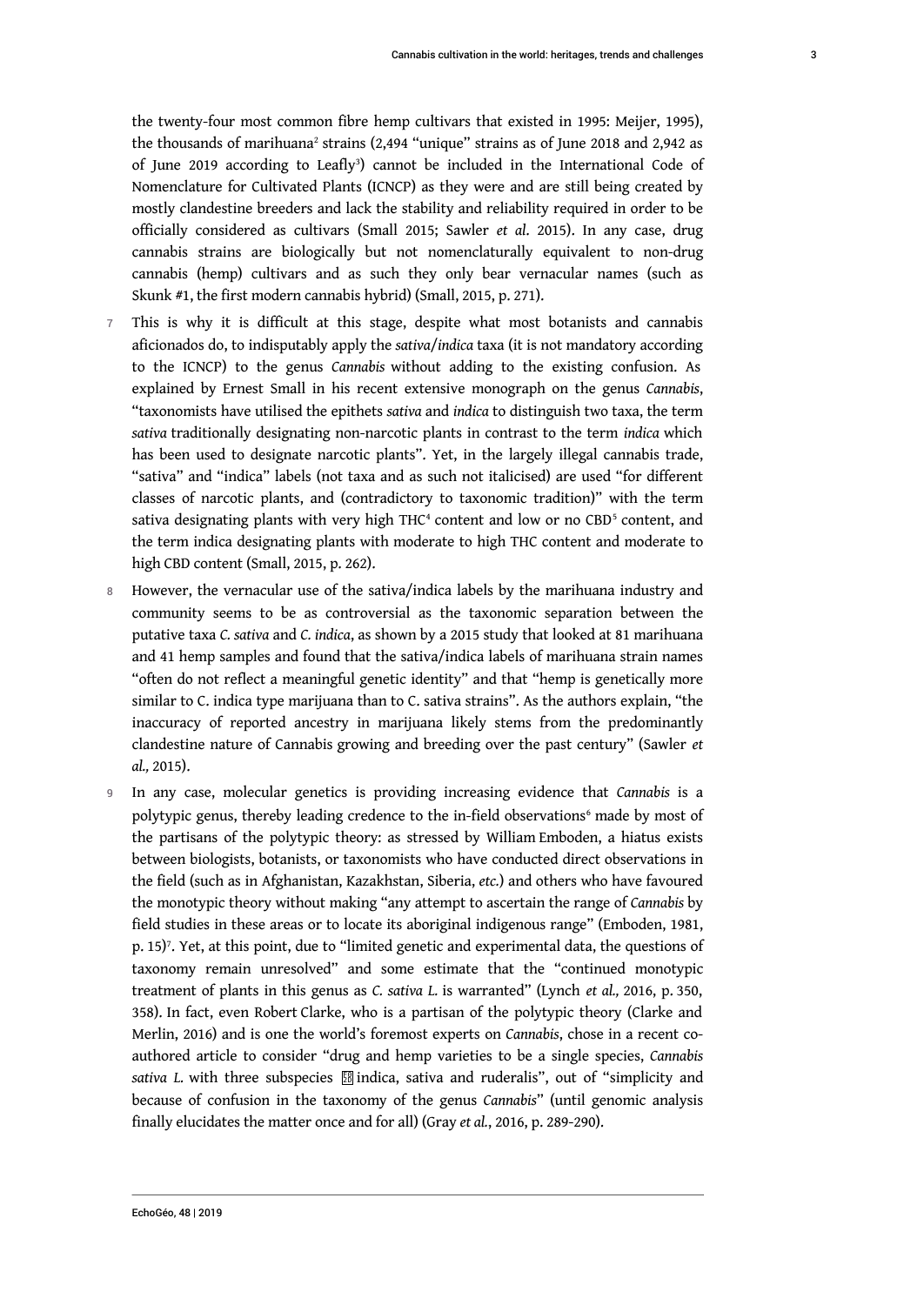<sup>10</sup>Therefore, hereafter the choice was made to restrain from using the *sativa* and *indica* taxa as well as the sativa and indica labels and focus instead on the varieties/strains that increasingly characterise the global cannabis industry. As a consequence, notwithstanding the fact that it bears no taxonomical validity, I will refer to cannabis varieties/strains as "*Cannabis* strain + vernacular/commercial name" (for example: *Cannabis* strain Amnesia Haze), and the single quotation marks that are reserved solely for cultivars (the French hemp cultivar *Cannabis* 'Fibrimon 21' for example) (Small, 2015, p. 214; Piomelli and Russo, 2016; Pollio, 2016).

# How cannabis cultivation and production techniques have been modernised

- 11 The fact that field-based academic research in cannabis producing countries has most often been limited in time, scope, and depth, explains why a large number academics and journalists alike write rather inaccurately not only about the *Cannabis* plant but also about the many traditional and increasingly modern and diverse cannabis end products: about what herbal cannabis (*marihuana*, *ganja*, weed, *etc.*) is; about what sieved (Afghanistan, Lebanon, Morocco, *etc.*) and hand-rubbed (India, Nepal) cannabis resin (hashish, *chars/charas*) is; and about what butane hash oil, rosin, bubble hash, cannabis oil, fresh frozen hash, Ice-O-Lator hash, *etc.*, are (Chouvy and Macfarlane, 2018).
- 12 Most of the cannabis that is produced and consumed in the world is herbal cannabis, which is also called *marihuana* (from Mexican Spanish with possible African origins 8 ), *ganja* (from Sanskrit/Hindi with expansion to the Caribbean), weed and pot (from U.S. English), *herbe* (from French). Herbal cannabis is made of the dried flowers and smallest leaves and stems of the female cannabis plant as the male plants contain much less THC. Since female cannabis plants are most sought after to produce the drug cannabis and since regular cannabis seeds produce approximately 50 % male and 50 % female plants, in the early 1970s skilled North American and European growers crossed a Mexican landrace with landraces from Colombia, Jamaica, Thailand, and India, and started producing *sinsemilla* (seedless in Spanish) crops by "removing all male plants from their fields, leaving only the unfertilised (therefore seedless) female plants awaiting pollination" (Clarke and Merlin, 2016, p. 308, 309). Yet seedless cannabis had already long been produced in other parts of the world, such as in northeast Thailand (Isan) whose famed "Thai sticks" (dense inflorescences of seedless marihuana bent and tied to the stem of the plant) had become famous in the late 1960s after the Vietnam War introduced U.S. soldiers to Thai cannabis (Maguire and Ritter, 2015).
- 13 In Thailand then, but also in India and in other traditional producing countries in the Global South, the removing of male plants to produce seedless cannabis long predated<sup>9</sup> Mexican and U.S. *sinsemilla*. It is however most likely the success in the U.S. of the highly potent and expensive Thai cannabis that gave an economic incentive to produce *sinsemilla* locally in North America. But other incentives to grow cannabis within the United States occurred in the mid-1970s: the end of the Vietnam War in 1975, stricter regulations in both Thailand and the United States, the U.S.-sponsored forced eradication of Mexican cannabis fields in the mid-1970s (spayed until 1979 with paraquat, a non-selective herbicide, which raised serious safety concerns among U.S. cannabis consumers), all disrupted exports of foreign cannabis to the United States and, as result, favoured local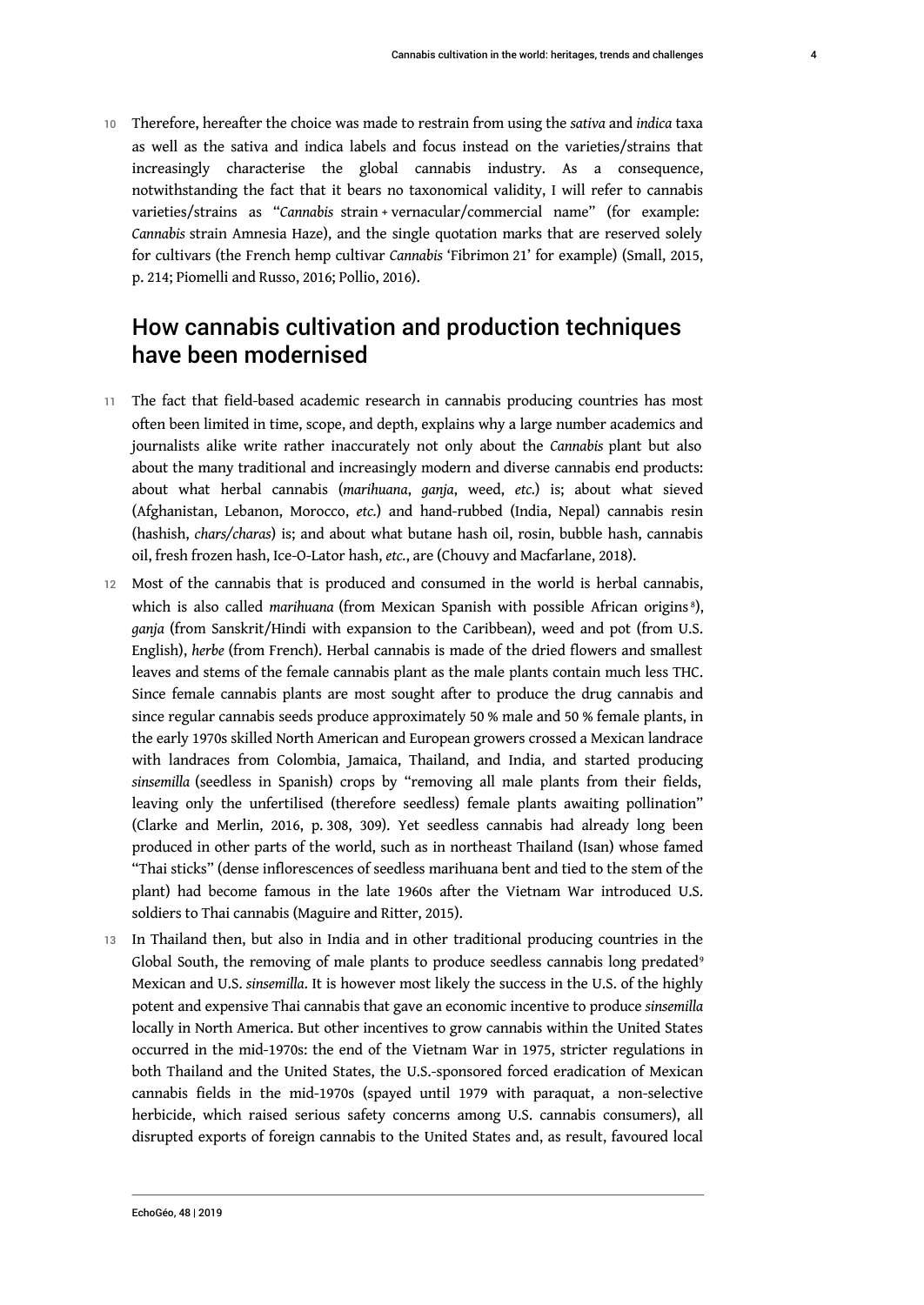cannabis production in North America and especially in California. *Sinsemilla* was reportedly first produced commercially in the early 1970s (if not earlier) in Mexico (hence the name), in Colombia and in Jamaica10, before it appeared in California's Humboldt County in the mid-1970s (Richardson and Woods, 1976; Rendon, 2012; Brady, 2013; Maguire and Ritter, 2015; Clarke and Merlin, 2016)<sup>11</sup>. From its inception, then, the modern cannabis economy was very much marked by globalisation as marihuana and hashish were initially imported through transcontinental trade (from Afghanistan, Pakistan, India, Thailand, Lebanon, Morocco, Colombia, Mexico, *etc.*, to the United States, Western Europe, Australia, *etc.*) and as new and more potent varieties/strains were bred from landraces sourced globally (mostly from the same above-mentioned countries).

- <sup>14</sup>*Sinsemilla* cultivation marked the beginning of a long and complex modernisation process in the cannabis industry that included the creation of the first modern cannabis hybrid, the *Skunk* #*1*, the famous hybrid of "sativa" and "indica" landraces ([Afghan indica x Colombian sativa] x Mexican sativa) that started being bred in 1969 and was first sold in the late 1970s or early 1980s as it took ten growing seasons to produce the "relatively true-breeding seed cultivar"<sup>12</sup> (Clarke, 1998; Chouvy and Afsahi, 2014; Clarke and Merlin, 2016, p. 314). It is regarded by many as one of the few "benchmarks of modern marijuana breeding" (Pollan, 2001). Seedless cannabis became even more common in the 1990s when the use of cuttings was introduced and enabled growers to produce only female plants through clones. In the end, "cloning radically changed *Cannabis* agriculture… by making sinsemilla growing possible and profitable for hobbyists", virtually everywhere in the world (Clarke and Merlin, 2016, p. 309, 313).
- 15 The availability of seedless marihuana increased again after 1999, when selective breeding succeeded (in The Netherlands) producing "all-female" cannabis seeds that generate 95 %+ female plants and that made the production of seedless cannabis easier when the crops were cultivated out of the reach from airborne male pollen (especially indoors) (Chouvy and Macfarlane, 2018). Cannabis breeders, especially in the United States, The Netherlands, and Spain, have also created auto-flowering strains that flower independently of light cycles and temperature changes and allow for worry-free bountiful harvest (Clarke and Merlin, 2016, p. 317). Last but not least, cannabis potency has largely increased in the past decades as a result of selective breeding, indoor cultivation, and production of seedless cannabis: in the early 1990s, the average THC content in confiscated cannabis samples in the United States was roughly 3.7 percent for seeded herbal cannabis and 7.5 percent for *sinsemilla* compared to, respectively, 9.6 percent and 16 percent in 2013<sup>13</sup> .
- 16 Such changes in cultivation and production techniques took place gradually after the late 1970s, when "virtually all the marijuana consumed in America [i.e. the U.S.] was imported", as a result, among other factors, of "the Federal war on drugs, which gave the domestic industry a leg up by protecting it from foreign imports and providing a spur to innovation" (Pollan 1995). Indeed "law enforcement makes large-scale production difficult […] so growers had to figure out a way to make a living with a smaller but betterquality crop" (Mark Kleinman quoted in Pollan 1995; Johnson 2017, p. 106-108). In the last few decades, cannabis cultivation has become a truly global phenomenon, with indoor cultivation of modern potent hybrids now possible both indoors and outdoors anywhere in the world, even outside of favourable edaphic and climatic conditions as long as a reliable electric grid is available. Transcontinental trafficking of marihuana has therefore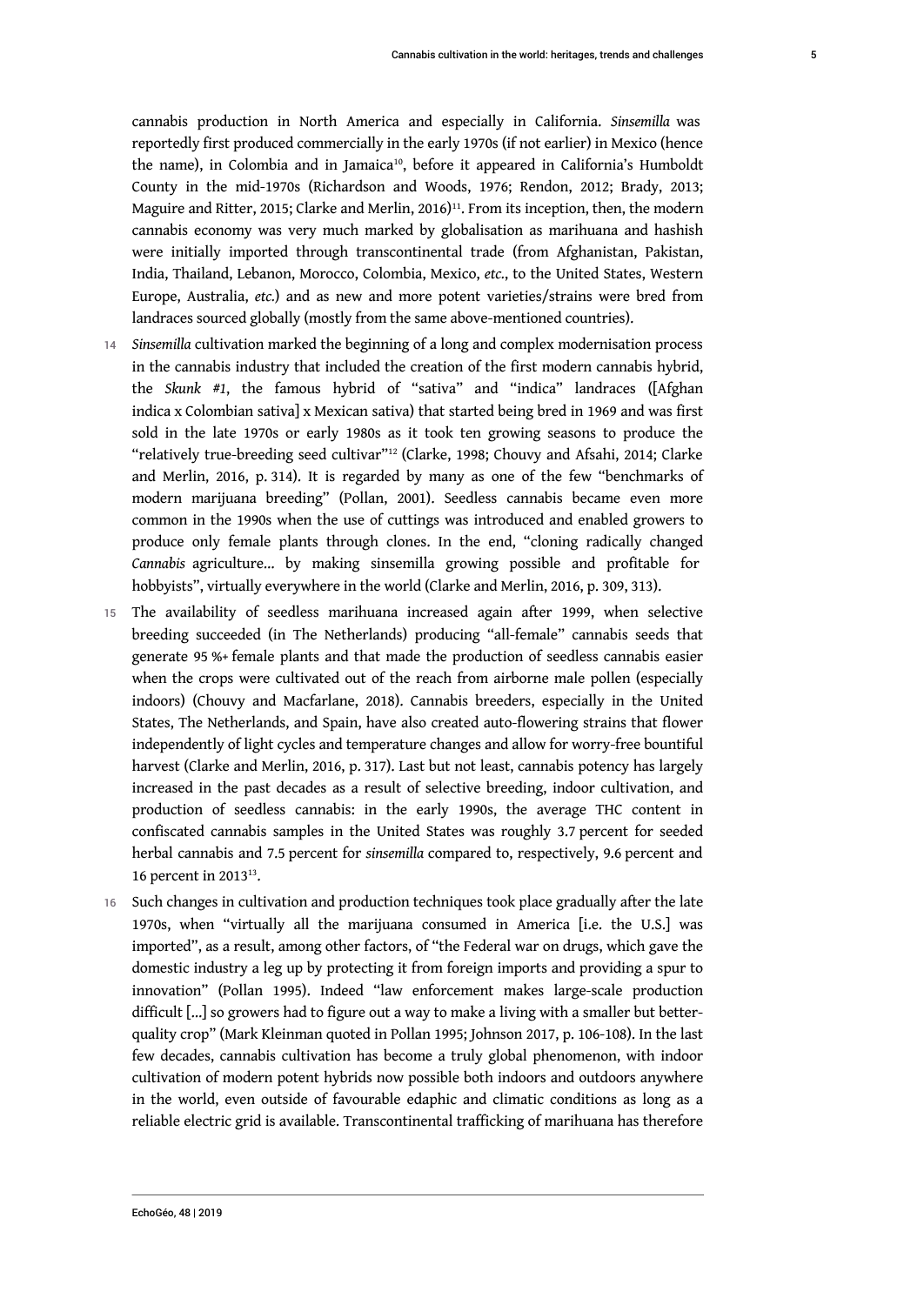largely been replaced by intraregional trade and import substitution schemes (Decorte *et al.*, 2011; Chouvy, 2016a).

- 17 The other most common drug cannabis by-product is hashish (from the Arabic for grass) or cannabis resin: a more or less pliable paste-like substance (depending on both preparation and ambient temperature) obtained by compressing the resin glands, or trichomes, of the female cannabis plant (Clarke, 1998, p. 372-373, 370; Chouvy and Macfarlane, 2018). It can be produced through two different processes, depending on techniques employed in various production areas. In Morocco, the resin glands of the cannabis inflorescences are collected by a threshing and sieving process after the plant has been harvested and dried. The resin is then simply pressed. Sieving is also the technique favoured in the Bekaa valley, in Lebanon, where the renowned Red Lebanon hashish was produced in large quantities up until the early 1990s, and where Moroccan hashish-making techniques (threshing and/or sieving) were most likely, but indirectly, imported from (Clarke, 1998, p. 224).
- 18 It is possible that the technique was initially imported from Afghanistan (Clarke, 1998, p. 1972) where sieved hashish, called *chars* (made from pressed sieved resin or *garda*: *gard* means dust in Dari but also in Pashto), is still produced. Yet in Afghanistan, to the difference of Morocco and Lebanon, the sieved resin is heated and kneaded repeatedly before being pressed and hand-rolled, a process that is now sometimes mechanised (UNODC, 2010). The other technique, used only in some parts of Asia, is the hand-rubbing one: much less technical14 than sieving, it consists of rubbing the cannabis inflorescences back and forth between the palms and fingers until the resin builds up on the skin and is collected in a ball. Such a process occurs only in India (except in Kashmir where sieved hashish is produced) and Nepal, where hashish is called *charas* (despite the fact that the word most likely originated from Persian and first referred to sieved hashish<sup>15</sup>). *Bhang*, an edible paste-like preparation of cannabis, traditionally used in foods and drinks, especially during some Hindu and/or Sikh religious occasions (Holi, Janmashtami, Mahashivatri), is also produced in India, and only there (*bhang* can also refer directly to the cannabis plant, as was already the case with the occurrence of the Vedic Sanskrit *bhanga* in the Atharvaveda or fourth Veda, written between 1500 and 1000 BCE) (Bouquet, 1950).
- 19 Next to these traditional cannabis by-products, there is now a vast array of more modern and potent end products that are becoming increasingly popular, especially in the Global North (although their production is already well entrenched in countries such as Morocco). This is the case of butane hash oil (BHO), a solvent-extracted, cannabis resin concentrate made with liquid butane forced through an open or closed loop system. Another modern end product is rosin, a solvent-less extract made by combining heat and pressure through the use of a heating hydraulic press known as a rosin press. Also, more modern extraction processes have been devised to produce high-quality and highly pure hashish by retrieving cannabis trichomes in highly efficient mechanical processes (using for example the Pollinator and the Ice-O-Lator invented in the mid-1990s by Mila Jansen in The Netherlands: Jansen 2018).
- 20 In Morocco for example, where traditional production of sieved hashish remains largely prevalent, modern production techniques are quickly developing, giving rise to very high yields of high-quality sieved hashish and various modern "cannabis extracts" of higher purity, quality and potency (Chouvy and Macfarlane, 2018). At approximately 70 kilograms per hectare, the potential yield of such a high-quality hashish (produced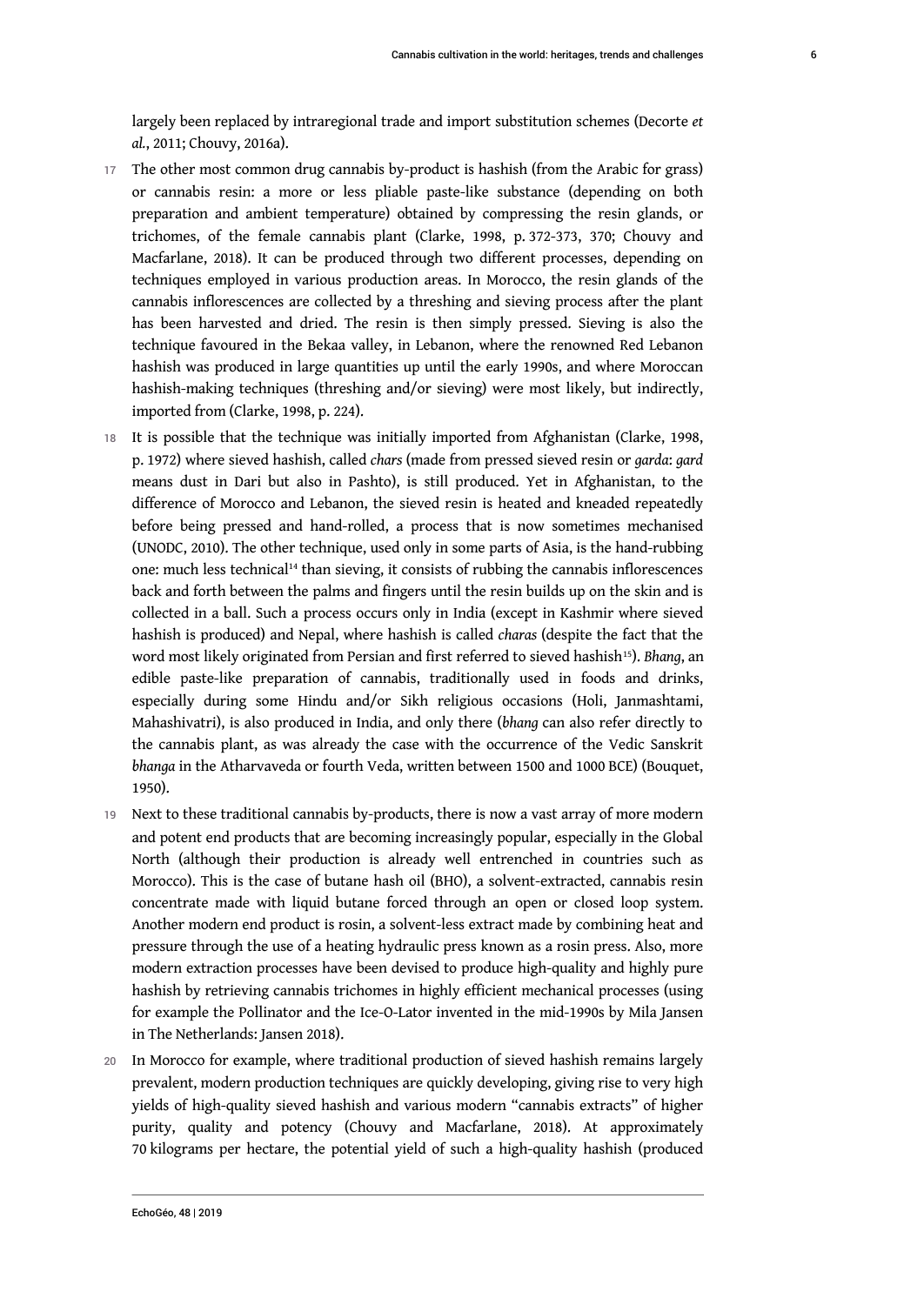from *Cannabis* strain Clementine Kush in this case) is significant, compared to the gross estimate of about 15 kilograms per hectare of lower-quality hashish produced on average from *kif* (the Moroccan landrace) and by way of threshing and sieving (Chouvy and Macfarlane, 2018). Hashish as pure as 95 percent (95 % of glandular trichome heads and only 5 percent of contaminants such as plant debris, dust, *etc.*) with a THC content as high as 68 percent (with the remaining 32 percent being composed of trace amounts of other cannabinoids, as well as terpenes, waxes and plant debris) can now be produced in Morocco. Such a high-quality production is only made possible with seeds imported from European seed breeders and, for the time being, with the technical guidance and financial help of Westerners who then export their products to Western Europe (Chouvy and Macfarlane, 2018). As a result, a 2017 study concluded that "the potency of both resin and herbal cannabis seized in France has increased for the last 25 years", with the THC content of cannabis resin rising slowly from 1992 to 2011, "which is in line with other studies in Europe and Morocco", and then dramatically increasing until 2016 with "a 92 % growth in mean THC content from 2011 to mid-2016" (Dujourdy and Besacier, 2017, p. 79, 72, 73).

21 The fact that the adoption of such agricultural innovations is happening in Morocco (and apparently not in Afghanistan, India, or Lebanon for example) mostly at the hand of Western (and especially European: Dutch, Spanish, Italians, French, *etc.*) investors and producers can be explained by various factors: the fact that hashish production had already been initiated by Europeans in the 1960s; that the growth of industry had been spurred by the growing European demand in the 1980s and 1990s; that the hashish industry has then been much less affected than the marihuana industry by import substitution schemes; and by the fact Morocco has long been the world's leading hashish producing country with privileged economic, political, linguistic and cultural links to Western Europe (French and Spanish Protectorates, geographical proximity, *etc.*). It is significant that cannabis seed companies established in Spain in the early 2000s have played an important role in Morocco, as many Spanish cannabis social clubs buy Moroccan hashish produced from modern hybrid seeds imported from Spain (most recently: *Cannabis* strain Amnesia Haze, Critical Mass<sup>16</sup> , *etc.*). Here, again, globalisation has played favourably and repeatedly in the development of the illegal cannabis industry: starting in the 1960s with the Hippie Trail that ran through Morocco, Lebanon, Afghanistan, India, and Thailand (mostly hashish, except for Thailand), and extended to most of the world's surf spots (Australia, Bali, Biarritz, Hawaii, *etc.*) (mostly marihuana) (Maguire and Ritter, 2015), the spread of cannabis varieties/strains, knowledge, techniques, and end products has reached a truly global dimension since the 2000s with the increasing involvement of Western cannabis breeders and growers in Albania, Colombia, India, Jamaica, Morocco, South Africa, to name but a few places where modern cannabis production is now fast developing (based on knowledge now also widely available through the Web) (sources: author's fieldwork, and interviews and discussions with breeders / growers and police in various countries).

# What do we know about illegal cannabis cultivation in the world and how?

22 Estimates of what is mostly an illegal agricultural production (except where the fibreproducing plant and, sometimes, the drug-producing plant, is legal – or decriminalised)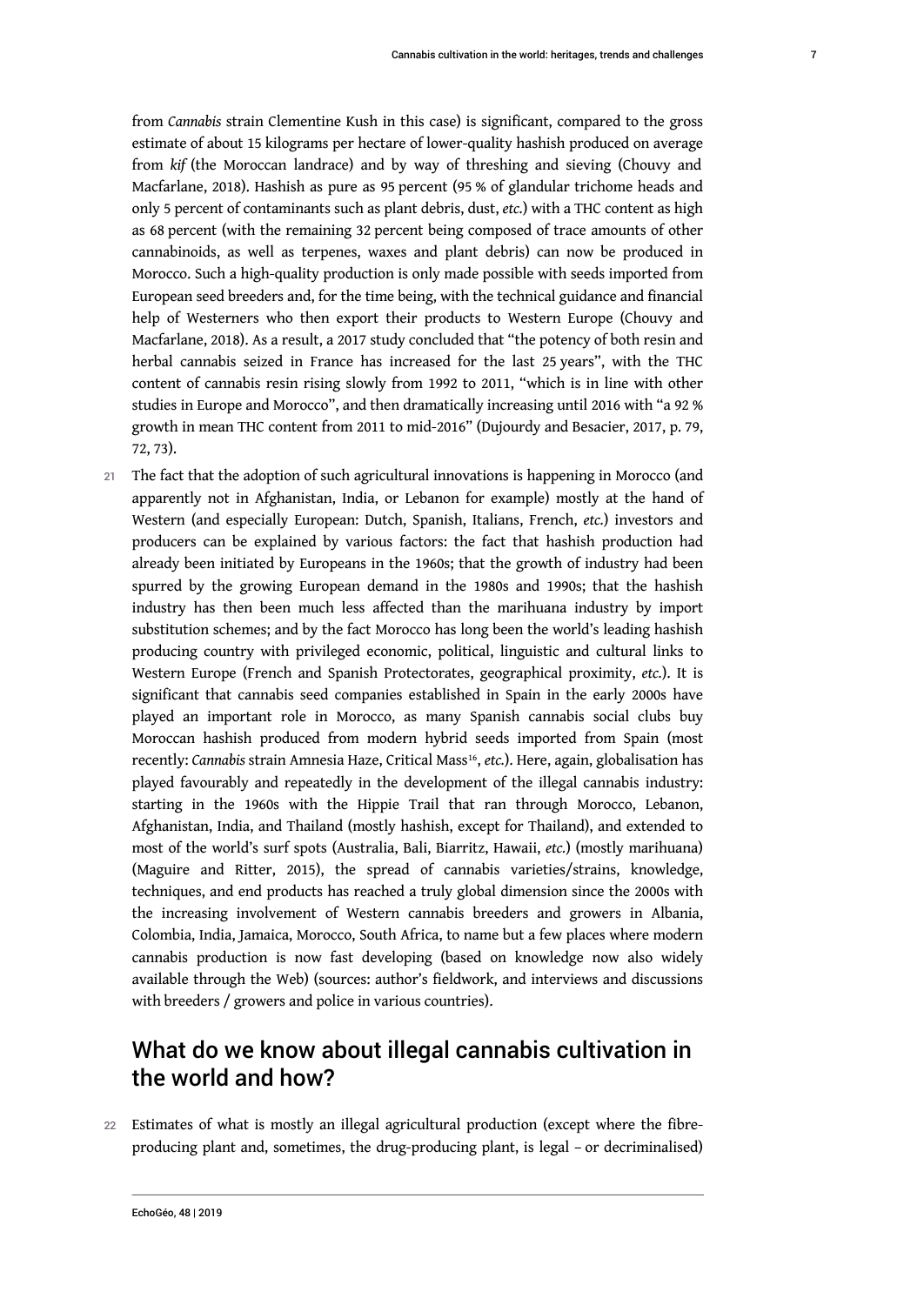are of course difficult and controversial. Satellite detection of outdoor cannabis crops proves more difficult, technically, than that of opium poppies, and such imagery is rarely resorted to, notably because of its cost<sup>17</sup>. On the other hand, indoor cannabis crops have fast developed during the past decades, whether in the United States, Canada, or Western Europe, and the scale of such crops proves very difficult to assess (estimates and eradication reports actually mention numbers or weight of indoor plants and not cultivated areas). Also, ground surveys are often deemed too expensive (or timeconsuming, dangerous, *etc.*) to carry out as cannabis crops can be grown virtually anywhere and are often much more dispersed than coca or opium poppy crops in a given country (cannabis being an extremely popular drug that has benefited notably from important subcultures (Rubin, 1975, p. 1; Decorte *et al*., 2011, p. 4-6).

- 23 As a result, "most countries provide estimates based on some extrapolations from their cannabis eradication activities" (Legget and Pietschmann, 2008, p. 191). Despite the fact that cannabis researchers affiliated to the United Nations Office on Drugs and Crime (UNODC) have argued that "a few countries have scientifically valid estimates based on remote sensing technology or based on ground surveys", even the most elaborate estimates that were conducted by the UNODC in Afghanistan and Morocco have proven problematic and unreliable (due to theoretical, methodological, technical, logistical, and sometimes even political, issues) (Chouvy and Afsahi, 2014; Chouvy, 2016a). As stated by the UNODC in 2017, "the extent and trends in cannabis cultivation and production are difficult to assess" not only because of "the absence of systematic measurements" (i.e. direct indicators: remote sensing and ground surveys) but also because "most indirect indicators [such as seizures] come from law enforcement authorities and, to a certain extent, reflect their priorities and resources" (UNODC, 2017, p. 37). But such indirect indicators are also of little value because eradication efforts vary between countries and between years in a given country.
- $24$  Morocco's northern Rif region (14,000 km<sup>2</sup> according to the UNODC in 2003), where cannabis cultivation is circumscribed and where the world's most comprehensive surveys have been conducted, reportedly eradicated 8,000 hectares of cannabis in 2011, 5,000 hectares in 2013, 1,147 hectares in 2015, and 395 hectares in 2016 (UNODC, 2013-2018). The Moroccan authorities allegedly reduced their eradication operations in reaction to the Arab Spring and to anti-eradication demonstrations and unrest but if the harvestable areas are logically affected by eradication efforts, the cultivated areas (before eradication) appear surprisingly stable and as such unrepresentative of the state's repressive efforts, especially between 2013 and 2016: 55,500 hectares in 2011, 47,196 hectares in 2013, 47,000 hectares in 2015 and in 2016 (UNODC, 2013-2018).
- 25 In India, where cannabis grows wild throughout the country and where cultivation is widespread (from north to south) but unaccounted for (as no cannabis surveys have ever been conducted in the country), the authorities reportedly eradicated only 3,441 hectares in 2016 and 3,446 hectares in 2017 on a territory seven times larger than Morocco and 165 times larger than the Rif region (where cannabis cultivation is circumscribed) (UNODC, 2018; NCB, 2017). While no official estimates of cannabis cultivation exist in India, where cannabis by-products such as *ganja*, *charas*, and *bhang* have been widely consumed for centuries both recreationally and religiously nationwide, a guesstimate by a former Narcotics Control Bureau (NCB) superintendent mentioned about 2,100 hectares of cannabis in the famed Himalayan Parvati Valley of Himachal Pradesh in 2013 and a hashish output of 100 to 150 tons in the entire state in 2018 $^{18}$ .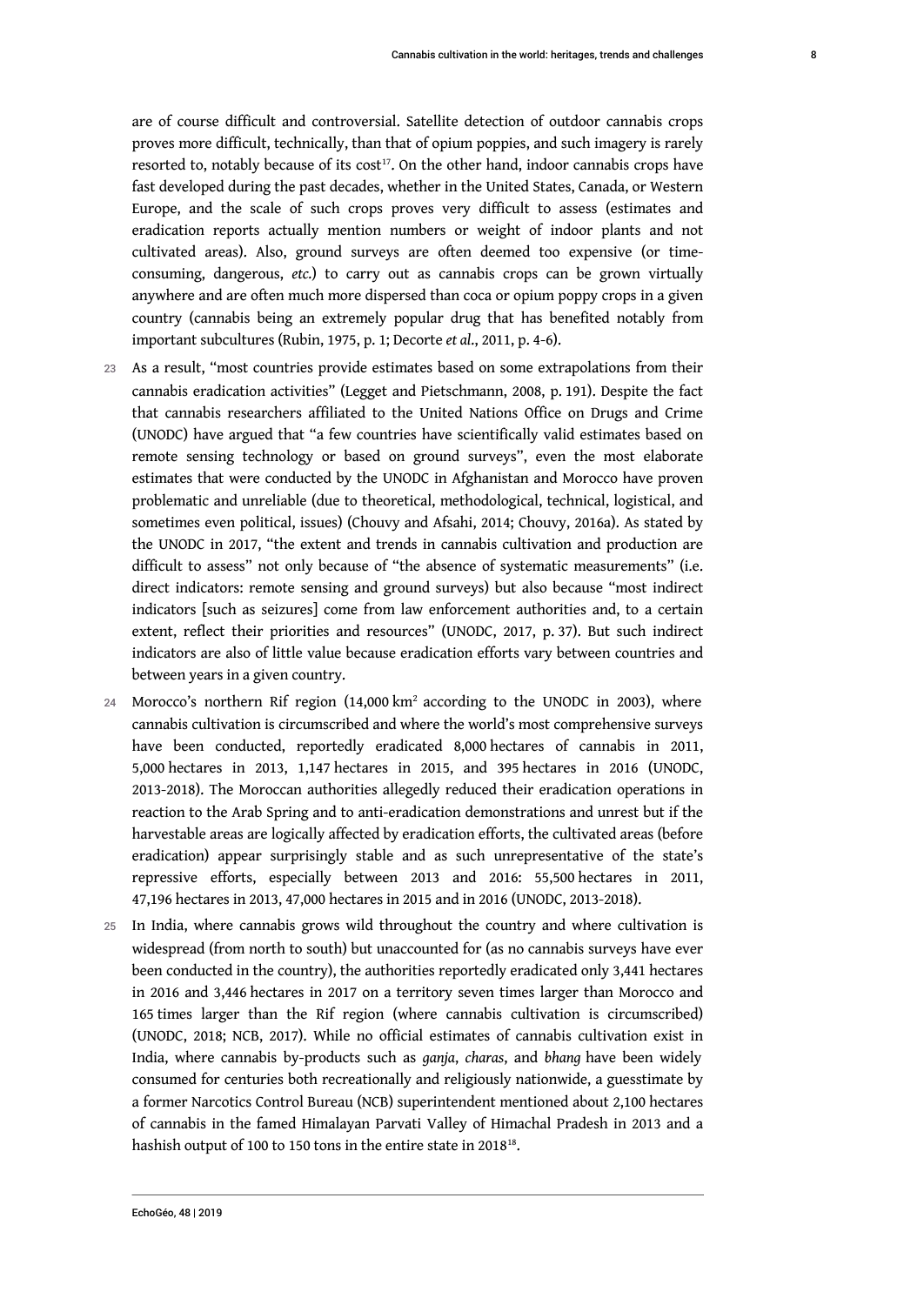- 26 Despite the global scale of illegal cannabis cultivation, the paucity of robust data on its production and trade, even in the countries that are best studied (such as Morocco), is such that that it hinders effective policy and programmatic responses (Leggett, 2006, p. 1; Chouvy and Afsahi, 2014). Estimates of the scale of cannabis cultivation provided by national states, the UNODC or the United States International Narcotics Control Strategy Reports (INCSR) are both unreliable and imprecise. The ground surveys that have been conducted by both national and international agencies for estimating the scale of cultivation have been found wanting, proven expensive, time consuming, and the results have been challenged by a range of officials and academics (Chouvy and Afsahi, 2014; Chouvy, 2016a; Legget and Pietschmann, 2008; Mansfield, 2016; *etc.*). To date the use of remote sensing in cannabis surveys has also proven challenging with weak spectral signature, crop confusion, variable seasonality, and the crop's diffusion within a single country rendering the estimates too costly and ultimately lacking credibility (Legget and Pietschmann, 2008, p. 191; Walthall and Daughtry, 2003). Data on the scale and nature of hashish production (the second most consumed cannabis by-product and illegal drug in the EU) is also grossly inadequate and while nearly all of the hashish consumed in Europe is produced in Morocco, Afghanistan, and Lebanon (with Morocco being the source of the overwhelming majority of it) very little to nothing is known about the quantities produced in each country, or indeed the qualitative nature of the end products (Chouvy, 2016a).
- 27 There is also a paucity of empirical research on the farmers that cultivate cannabis and their communities in source countries. There are few insights for example with regard to: the role that cannabis plays in the livelihoods of rural populations and the importance of the crop to the local economy; evidence of new cultivation and production practices and technologies and how these impact both on the local political-economy and the long term sustainability of production and the environmental base; and how local producers in source countries interact and work with the growing cannabis economy in Europe (Chouvy and Afsahi, 2014; Chouvy, 2016a; Mansfield, 2016; Chouvy and Macfarlane, 2018).

# How this special issues fills some of the blanks on the map

28 As explained earlier, the world geography of cannabis is lacking in many respects and it is impossible on the basis of current knowledge to determine the global extent of cannabis cultivation and, consequently, the global amounts of cannabis by-products. What is known is that cannabis cultivation was reported (to the UNODC by Member States) in 135 countries in the period 2010-2015, with Morocco being the country most reported as the source of cannabis resin, followed by Afghanistan and, to a lesser extent, Lebanon, India, and Pakistan. Sources of herbal cannabis are more difficult to assess as trafficking is mostly intraregional and the UNODC only reports sources by region: the most mentioned sources are Mexico and Canada in North America; Colombia, Paraguay and Jamaica in South America and the Caribbean; Nigeria, Mozambique and Ghana in Africa; Afghanistan, Kyrgyzstan, Myanmar and Laos in Asia; and the Netherlands and Albania (at least until the late 2010s) in Europe. Yet the UNODC clearly states that this does not mean that Mexico, for example, is the largest producer of cannabis in North America since the "significant amounts" produced in the United States are mostly destined to domestic consumption and not for export (UNODC, 2017, p. 47).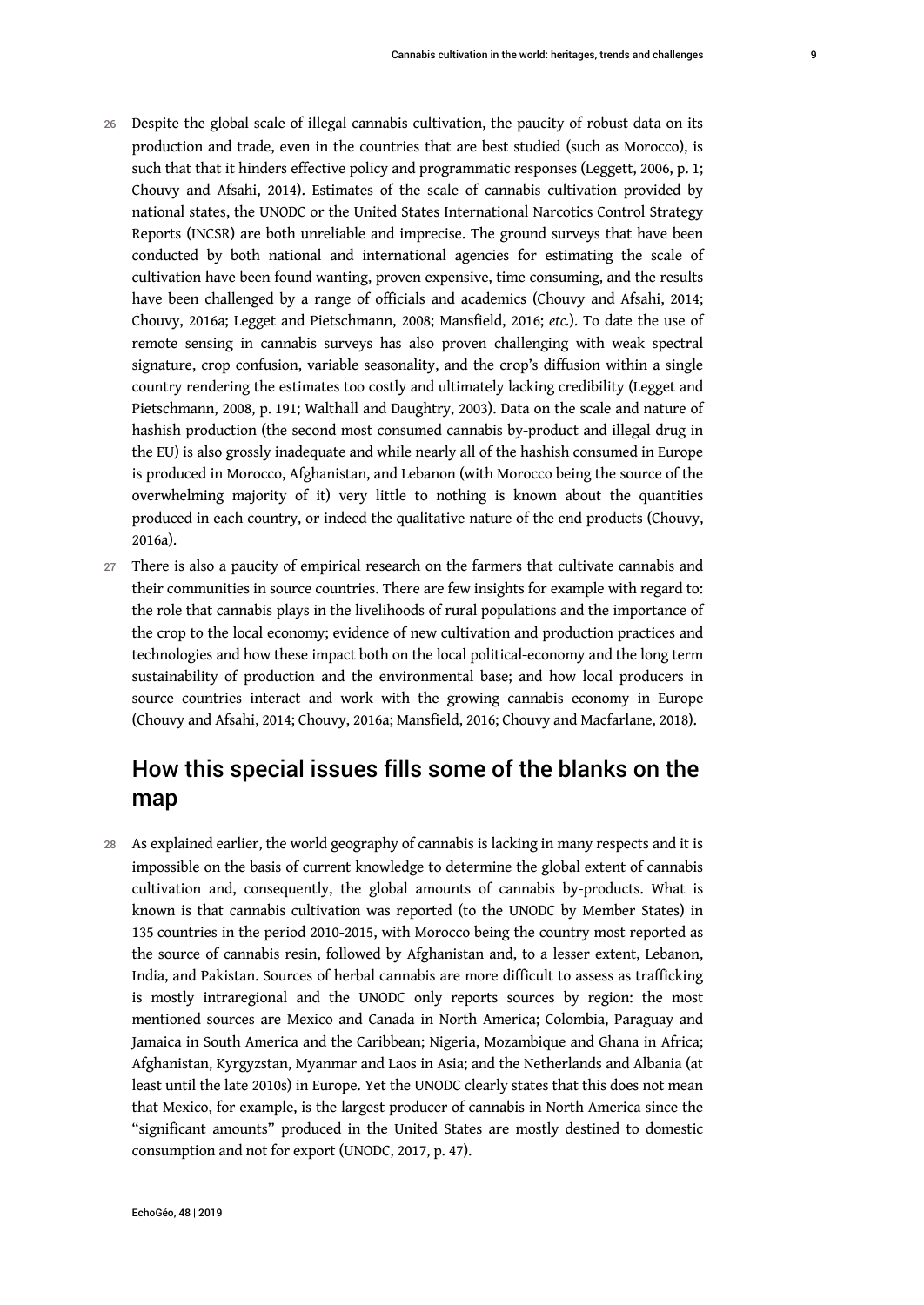- 29 In the end, source reports are a clear example of how unreliable and worthless drugrelated data often are: the fact that the geographic origins of the cannabis resins seized in Europe seem to be determined not by scientific analyses of the resins but by the testimony of offenders during their custody is problematic since this methodology is clearly unreliable (Chouvy, 2016a). Also, as indicated by the UNODC, "source countries might not always mention the country where it [cannabis resin] was produced and might also indicate the latest known transit country": this is obviously something that further affects the quality of data already proved unreliable (UNODC, 2011, p. 190). Unsurprisingly, while it is impossible to reasonably estimate which countries are the world's leading illegal cannabis producers, it is easier to list which countries are legal producers of recreational and/or medical cannabis. Things have evolved very quickly during the last few years and legalisation of recreational and/or medical cannabis has occurred in about 10 countries in 2018 alone.
- $30$  As of the 1st of January 2019 the consumption and sale of recreational cannabis was legal in two countries only: in Uruguay since 2013 and in Canada since 2018. South Africa is due to legalise the private production and use of cannabis (public use, selling and supplying will remain illegal) by 2020 after a 2018 ruling by the Constitutional Court. Cannabis is also allegedly legal in North Korea but very little is known about the country (Chouvy, 2016b). In 2018 recreational cannabis was still illegal under federal law in the United States but was legal (since 2012 in Colorado and Washington) in the ten following states: Alaska, California, Colorado, Maine, Massachusetts, Michigan, Nevada, Oregon, Vermont, and Washington)<sup>19</sup> .
- 31 Medical cannabis has been partially or fully legalised (with or without prescription) in 36 countries: Argentina, Australia, Canada, Chile, Colombia, Croatia, Cyprus, Czech Republic, Denmark, Finland, Georgia, Germany, Greece, Israel, Italy, Jamaica, Lesotho, Luxembourg, Macedonia, Malta, Mexico, Norway, Peru, San Marino, The Philippines, Poland, Portugal, South Africa, South Korea, Sri Lanka, Switzerland, United Kingdom, Turkey, Uruguay, Vanuatu, Zimbabwe. In December 2018 Thailand has decided to join what is now a fast-growing global movement and even France, an extremely conservative country when it comes to cannabis, has opened the door to examining the medical benefits of cannabis. In the United States, starting in 1996 with California, 33 states plus Guam, Puerto Rico, the Northern Mariana Islands, the U.S. Virgin Islands, and the District of Columbia have legalized medical cannabis. CBD, one of the most sought-after medical cannabinoids, has been legalized in the United States in December 2018 due to changes in the Farm Bill. In the European Union, the latest developments include the vote on 14 February 2019 by the European Parliament, following reports about the World Health Organization (WHO) recommending a rescheduling of cannabis and several of its key components under international drug treaties $^{20}$ , on a resolution that "calls on the Commission and member states to address regulatory barriers which burden scientific research and invites them to properly fund research and promote greater knowledge of medical cannabis among medical professionals"<sup>21</sup> .
- 32 As for hemp, the non-psychoactive cannabis valued as a source of fibre, oils, and seeds, it is legally cultivated in 25 countries (Australia, Austria, Canada, Chile, China, Denmark, Egypt, Finland, France, Germany, Great Britain, Hungary, India, Nepal, Poland, Portugal, Romania, Russia, Slovenia, South Korea, Spain, Switzerland, Thailand, Ukraine) but has been illegal in the United States between the 1950s (it was an important legal crop before that) and 2018. The 2014 Farm Bill had first allowed hemp cultivation for research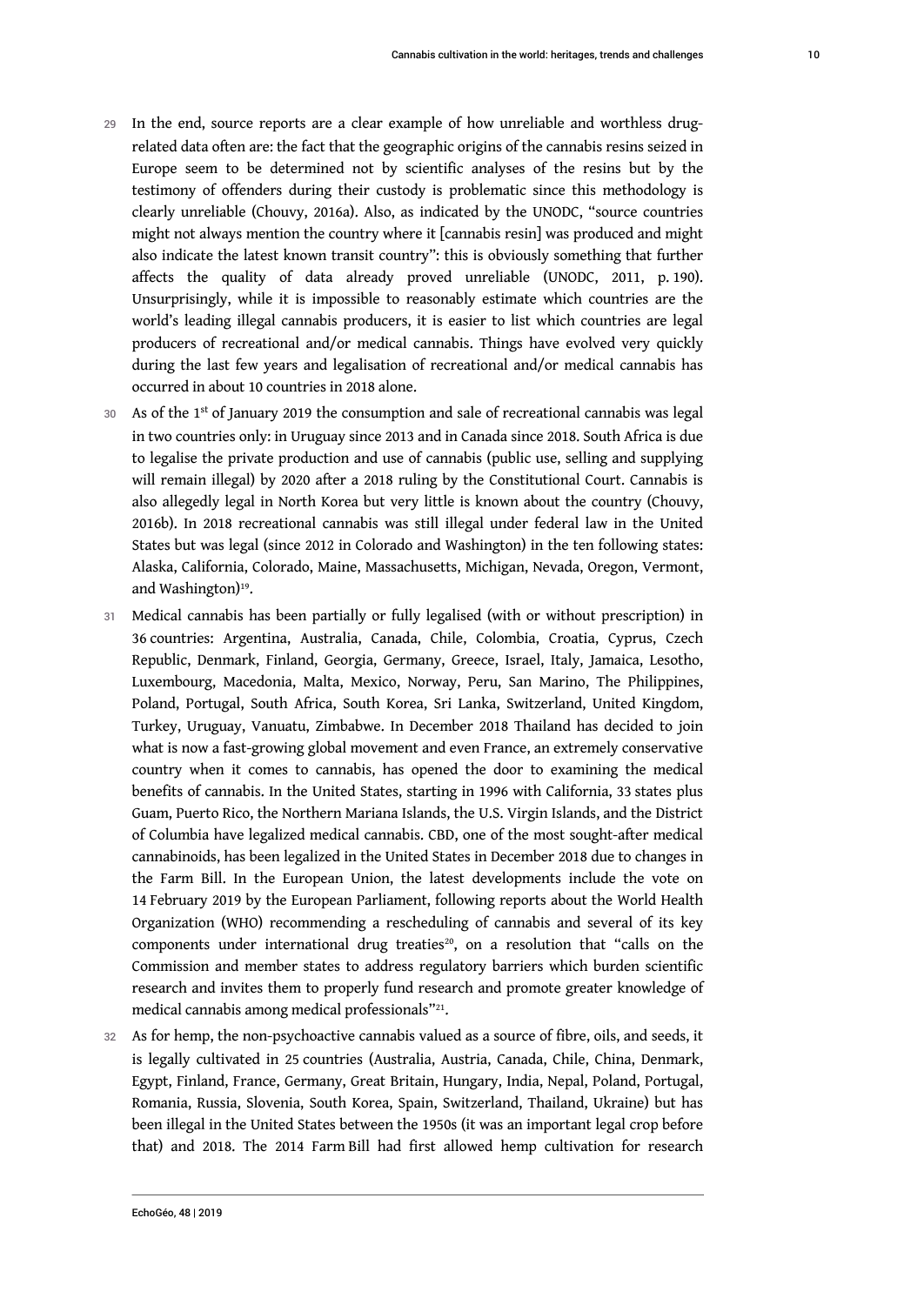purposes only, and for not commercial production, but the 2018 Farm Bill eventually marked a major shift in U.S. agriculture and drug policy by lifting the ban on hemp and amending the Controlled Substance Act of 1970 for the first time to legalize CBD (though not medically) and the other cannabinoids that can be sourced from hemp (less than 0.3 % of THC by dry weight).

33 While the United Kingdom was the world's leading producer of medical cannabis in 2016, the fact that Canada legalised recreational cannabis production and uses in 2018 (after legalising medical cannabis in 2001) is about to turn the north American state into one of the world's leading cannabis producers, notably because it now benefits from limited competition in global medical cannabis exports (although countries in Latin America will benefit from a more favourable climate with lower production costs and much lower carbon footprint<sup>22</sup>), from the difficulties faced by other nations to find safe and legal supplies of medical cannabis, and from having gained first mover advantage into emerging medical cannabis markets such as Australia, Brazil, Chile, Croatia, Germany, Italy, *etc.* In fact, Canada's seven biggest licensed producers can potentially produce up to 2,200 tonnes of (processed) cannabis a year, eventually leading the country to dominate the global cannabis market (with a total production estimated to 3,000 tonnes a year by 2020) if nothing is done to end the federal prohibition in the United States $^{23}$ .

### From shadowy past to uncertain future

Illustration  $1 -$  Legal cannabis in the world as  $1<sup>rst</sup>$  January 2019



34 During the 2010s the quasi-total prohibition of cannabis has been seriously questioned and even abolished in various countries and states, with recreational, medical, and other uses (notably with hemp being increasingly used as building material), being legalised,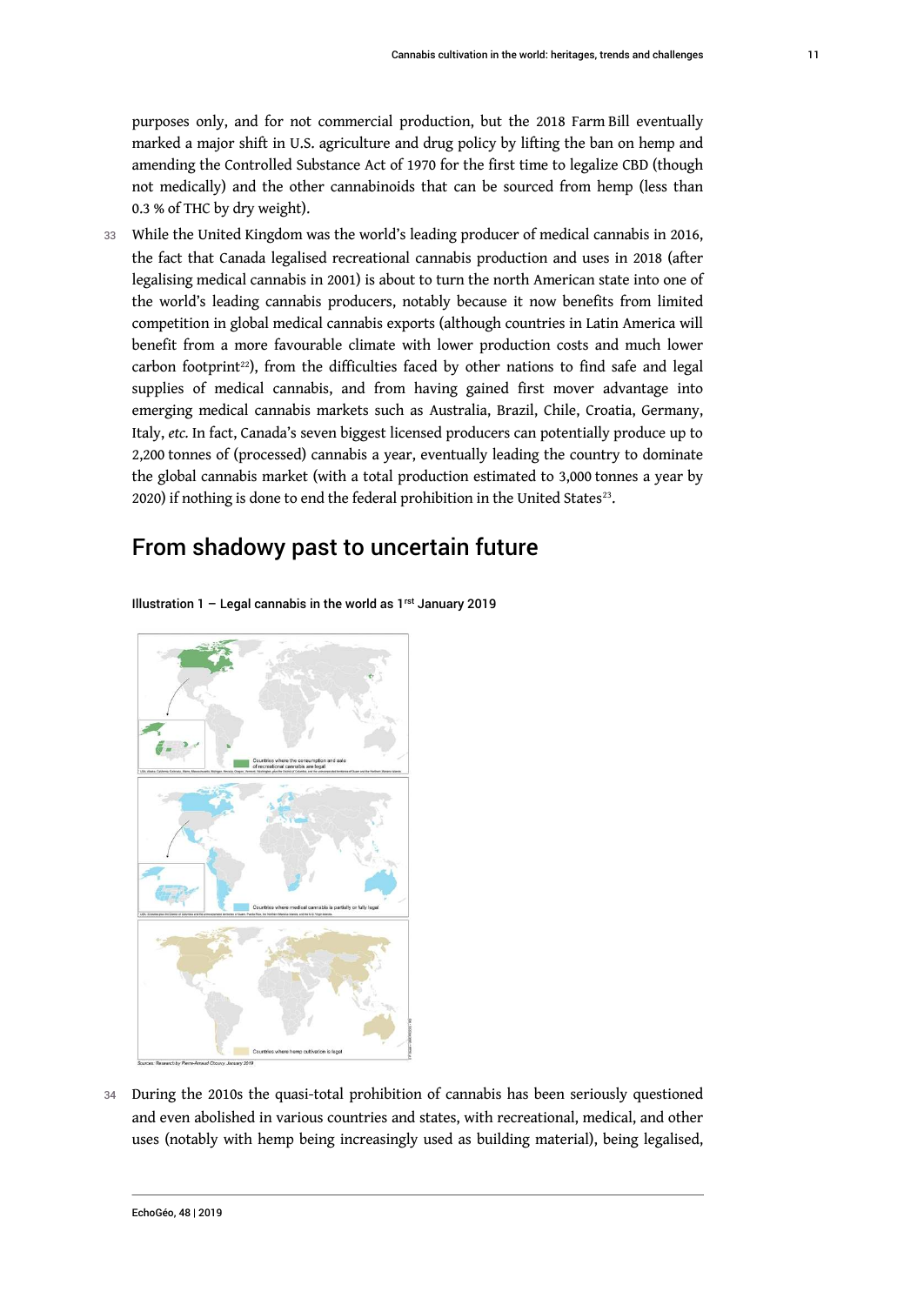and sometimes only decriminalised, on every continent. The speed and scale at which what is truly a global phenomenon occurred has revealed how little is known about the plant, its (geo)history, its uses and its safety or associated risks. From the plant's taxonomy to its medical potential, much still needs to be studied and understood. Of course, the geography of cannabis will also benefit from its legalisation as the plant, its production, trade, and uses, have been very little studied because of prohibition and the risks and dangers that such a research topic has long represented (Chouvy, 2018).

- 35 While much needs to be learned about the past and even the present of cannabis production and uses in the world, the real urgency lies in understanding what the future holds now that legalisation is well under way and is spreading fast. Indeed, the future of the world's varied cannabis industries is very uncertain as the ongoing farming and legislative changes are going to affect the way the global, regional and national markets have been structured during decades. New North-South but also North-North and South-South dynamics are about to emerge as some countries and some states have legalised recreational and/or medical cannabis. Also, the recent adoption of modern high-yielding varieties and farming techniques (modernisation of cannabis cultivation and of production of cannabis by-products) will necessarily impact the global map of cannabis cultivation, with economic (further impoverishment of some the resource-poor cannabis farmers, collection of indigenous germplasm and threat posed to landraces by modern hybrids), socio-political (unrest, contestation, repression, *etc.*), and environmental (water depletion, soil exhaustion, loss of landraces, heavy carbon footprint of modern indoor cannabis cultivation, *etc.*) consequences. Disruptions and reorganisations in the global and regional cannabis markets have already taken place on numerous occasions of course (since the 1960s) but faster and deeper changes are now to be expected.
- In fact, the legalisation that took place in some U.S. states has already created unintended consequences in Mexico, with a shift from cannabis production to heroin and methamphetamine production provoked by the halving of Mexican cannabis prices at the farm gate. Also, with the removal of the competitive advantage of illegality, the U.S. Drug Enforcement Administration has reported that Mexican cannabis growers now strive to produce higher-quality cannabis to match U.S. demand and even that, for the first time ever, U.S. cannabis was being trafficked into Mexico<sup>24</sup>.
- 37 After having already suffered from the brunt of the war on drugs other major cannabis producers in the Global South are likely to bear the consequences of legalisation changes taking place in their Western markets: for example, Moroccan cannabis farmers from the Rif will most likely greatly suffer from the legalisation that will eventually and inevitably take place in Western Europe. The main competitive advantage of Moroccan cannabis farmers is clearly the fact that production is illegal in both Europe and Morocco and that this illegal industry is tolerated by the Moroccan state. While the terroir was also clearly an advantage but was offset by lower-quality hashish production (actually allowed by the same competitive advantage of illegality and the laws of supply and demand), when legalisation will happen in Europe, the Rif and its farmers will see their survival economy seriously contract if not collapse. Considering how poor and politically fragile countries like Mexico and Morocco are, the disruptive impacts and consequences of legalisation should not be ignored.
- 38 But the changes to come are not only economic. They are also botanical and ethical. Indeed, Western seed breeders have long collected germplasm from African, Asian, and South American landraces (without making "efforts to preserve international property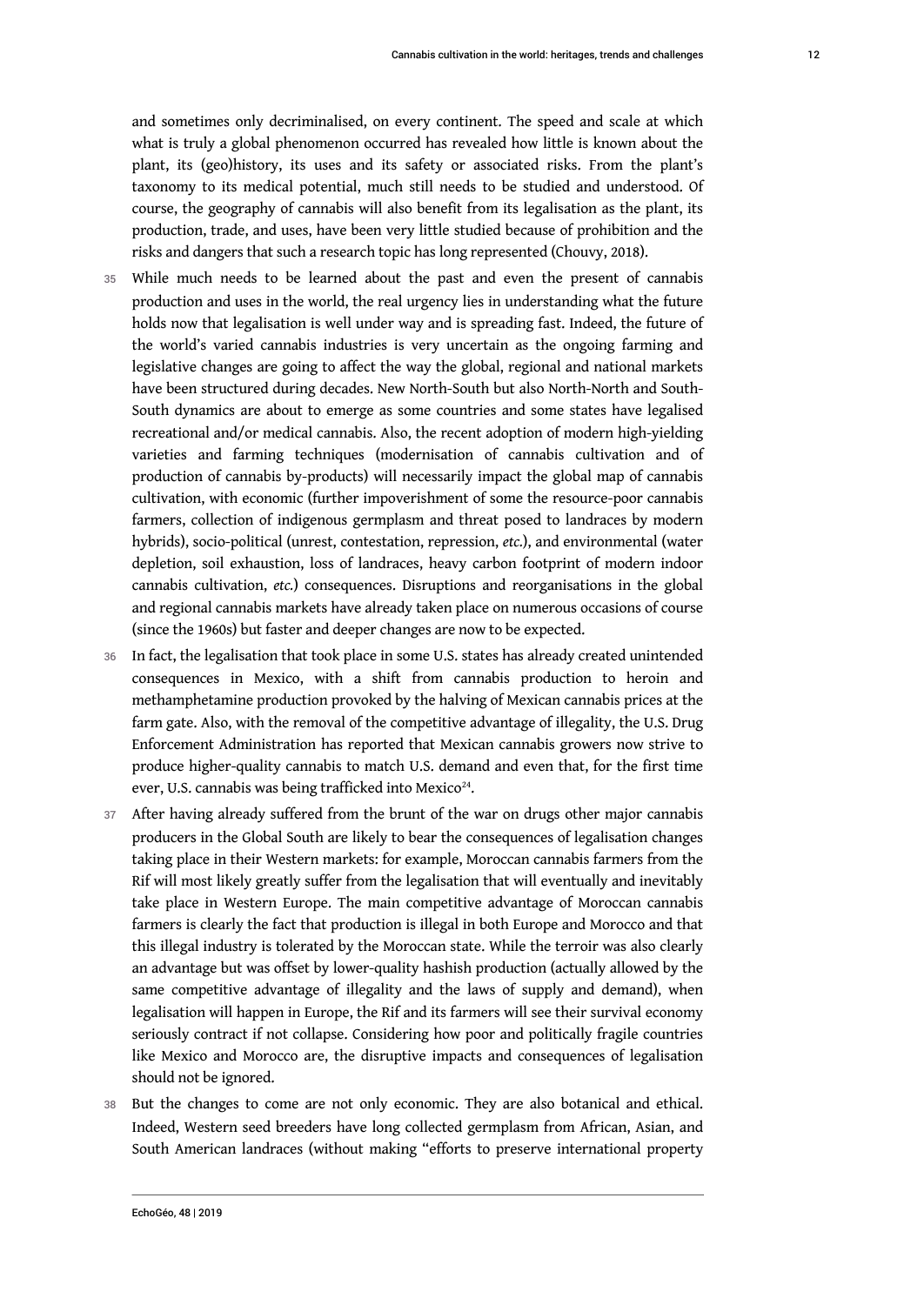rights potentially embedded in landraces" and without sharing benefits) to breed thousands of commercial hybrids that now happen to be sold to and grown in the Global South where landraces are increasingly at risks of being replaced by modern commercial hybrids, as is already happening in Morocco and to a lesser extent in India. (Duvall, 2016, p. 20; Chouvy and Macfarlane, 2018). As explained by Clarke and Merlin (2015, p. 301), "many NLD/BLD hybrid seeds were produced in Western countries and some did interbreed with original ancestral populations" after "well-meaning travellers visited many regions where NLD landraces were still growing, gave modern hybrid seeds to local farmers, who hoping for economic benefit, crossed them with their traditional landraces". As a result, "original pure NLD landraces have become rare in all traditional marijuana producing countries" and, during the past decade or so, a worldwide bioprospecting race has been launched by seed breeding companies to collect rare and sometimes fast-disappearing landraces, including Morocco's elusive *kif* (personal contacts with bioprospectors).

39 While it is obvious that legalisation at various scales will allow the global cannabis production and economy to grow tremendously and the research on cannabis to finally develop and improve (in social sciences of course but also in botany, in medicine, and in pharmaceuticals), especially in the Global North, it is difficult at this stage to foresee what the future holds for the countless cannabis farmers of the Global South who will see their individual, regional, and national economies bear the brunt of global competition once the competitive advantage of illegality has been supressed. The same is actually true of former outlaw growers from the Global North who attempt to transition to legal production where legalisation has taken place: such is the case in the famed Humboldt Country of Northern California (where legalisation took place in January 2018) where the vast majority of growers have immediately suffered from the state's stiff regulatory demands (laws and taxation of an industry that has obviously never before being regulated), from a quickly oversaturated market, from the competition of a persistent illegal market (competitive for not paying the high cost of legality), and from corporate so-called Big Marihuana<sup>25</sup>. As explained by Peter Maguire and Mike Ritter in their book about the trafficking of Thai marihuana to the United States (early 1970s to late 1980s), "ironically, today the biggest opponents of marijuana legalisation are not law enforcement agents but some of the black market growers and smugglers, because their pricing structure would collapse" (Maguire and Ritter, 2015, p. 172, 181) While over a century of prohibition and decades of a costly and counterproductive war on drugs have done clearly more harm than good to illegal cannabis resource-poor farmers worldwide, it now remains to be seen how legalisation and open competition will affect them, whether in the Global North or in the Global South.

### BIBLIOGRAPHY

Bouquet R.J., 1950. Cannabis. *Bulletin on Narcotics*, n° 4, p. 14-30.

Brady E. 2013. *Humboldt. Life on America's Marijuana Frontier*. New York, Grand Central Publishing.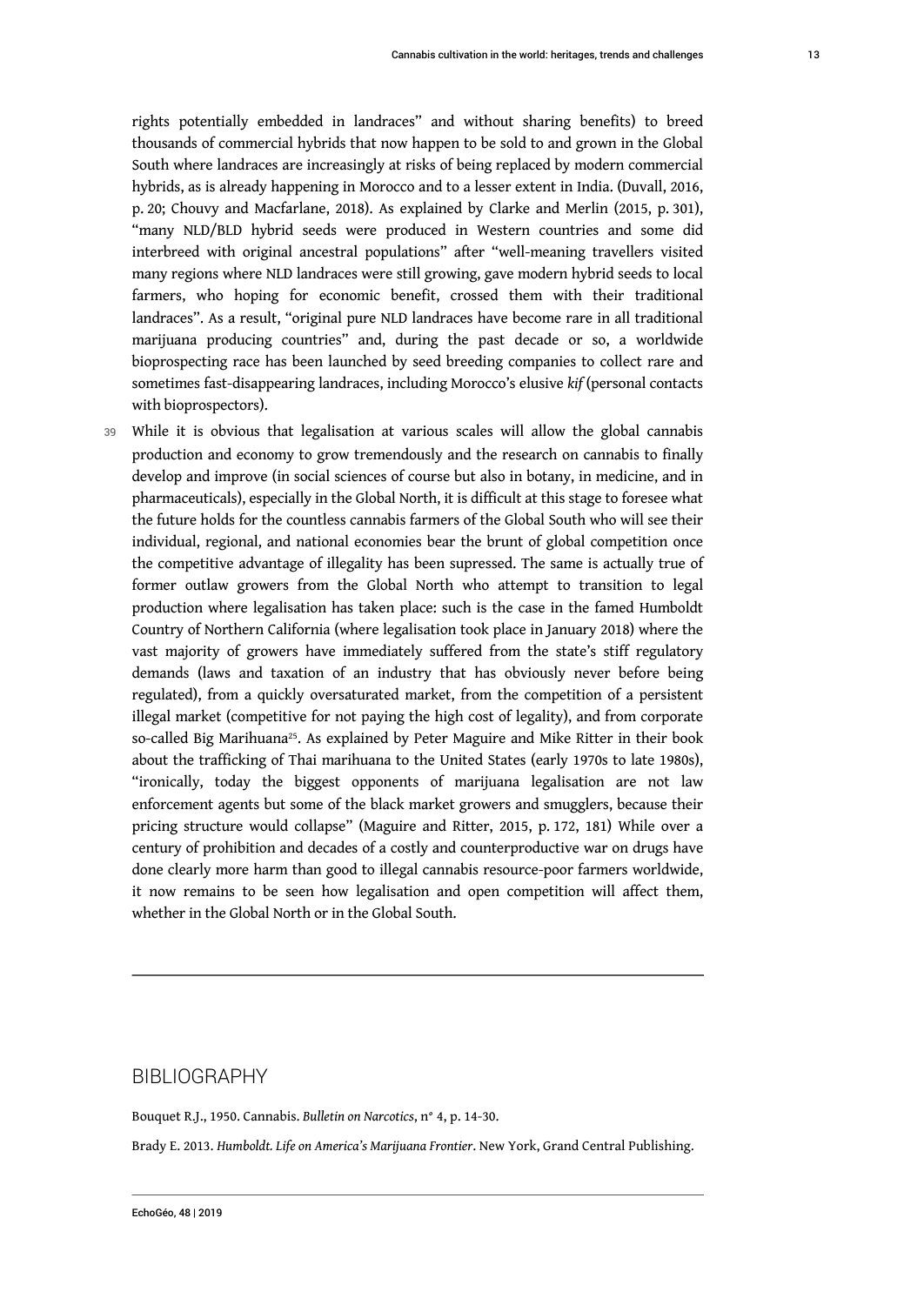Chouvy P.-A., 2008. Production de cannabis et de haschich au Maroc : contexte et enjeux. *L'espace politique*, n° 4, p. 5-19.

Chouvy P.-A., 2016a. The Supply of Hashish to Europe. Background paper commissioned by the EMCDDA for the *2016 EU Drug Markets Report.* European Monitoring Centre for Drugs and Drug Addiction, Lisbon, EMCDDA, April 2016.

Chouvy P.-A., 2016b. The Myth of the Narco-State. *Space and Polity*, vol. 20, n° 1 **(**Special issue on Drugs, law, people, place and the state: ongoing regulation, resistance and change, ed. by Barney Warf and Stewart Williams), p. 26-38.

Chouvy P.-A., 2016c. Himalayan Highs. *Cannabis Now Magazine*, Issue 19, March 2016, p. 42-46.

Chouvy P.-A., 2018. De la recherche de terrain sur la production agricole illégale de drogue. *L'Espace Politique*, vol. 35n° 2. http://journals.openedition.org/espacepolitique/5372

Chouvy P.-A., Afsahi K., 2014. Hashish Revival in Morocco. *International Journal of Drug Policy*, 25:3, p. 416-423.

Chouvy P.-A., Macfarlane J., 2018. Agricultural Innovations in Morocco's Cannabis Industry. *International Journal of Drug Policy*, vol. 58, p. 85-91.

Clarke R.C., 1998. *Hashish!* Los Angeles, Red Eye Press.

Clarke R.C., Merlin, M. D., 2013. *Cannabis: Evolution and Ethnobotany*. Los Angeles and Berkeley, University of California Press.

Clarke R.C., Merlin M. D., 2015. Letter to the Editor: Small, Ernest. 2015. Evolution and Classification of Cannabis *sativa* (Marijuana, Hemp) in Relation to Human Utilization. *Botanical Review*, vol. 81, n° 3, 189-294. *Botanical Review*, vol. 81, n° 3, p. 295-305.

Clarke R.C., Merlin M., 2016. Cannabis Domestication, Breeding History, Present-day Genetic Diversity, and Future Prospects. *Critical Reviews in Plant Sciences*, vol. 35, n° 5-6, p. 293-327.

Decorte T., Potter G.R., Bouchard M., 2011. *World Wide Weed: Global Trends in Cannabis Cultivation and its Control*. Farnham, Ashgate Publishing.

Decorte T., Potter G.R., Bouchard M., 2011. The Globalization of Cannabis Cultivation. *In* Decorte T., Potter G.R., Bouchard M., *World Wide Weed: Global Trends in Cannabis Cultivation and its Control*. Farnham, Ashgate Publishing, p. 1-22.

Dufton E., 2017. *Grass Roots: The Rise and Fall and Rise of Marijuana in America*. New York, Basic Books.

Dujourdy L., Besacier F., 2017. A study of cannabis potency in France over a 25 years period (1992-2016). *Forensic Science International,* vol. 272, p. 72-80.

Duvall C., 2014. *Cannabis*. London, Reaktion Books.

Duvall C., 2016. Drug laws, bioprospecting and the agricultural heritage of Cannabis in Africa. *Space & Polity*, vol. 20, n° 1, p. 10-25.

Duvall C., 2019. *The African Roots of Marijuana*. Durham, NC, Duke University Press.

Emboden W.A., 1981. The Genus *Cannabis* and the Correct Use of Taxonomic Categories. *Journal of Psychoactive Drugs,* vol. 13, n° 1, p. 15-21.

Gray D.J., Clarke R.C., Trigiano R.N., 2017. Introduction to the Special Issue on Cannabis. *Critical Reviews in Plant Sciences*, vol. 35, n° 5-6, p. 289-292.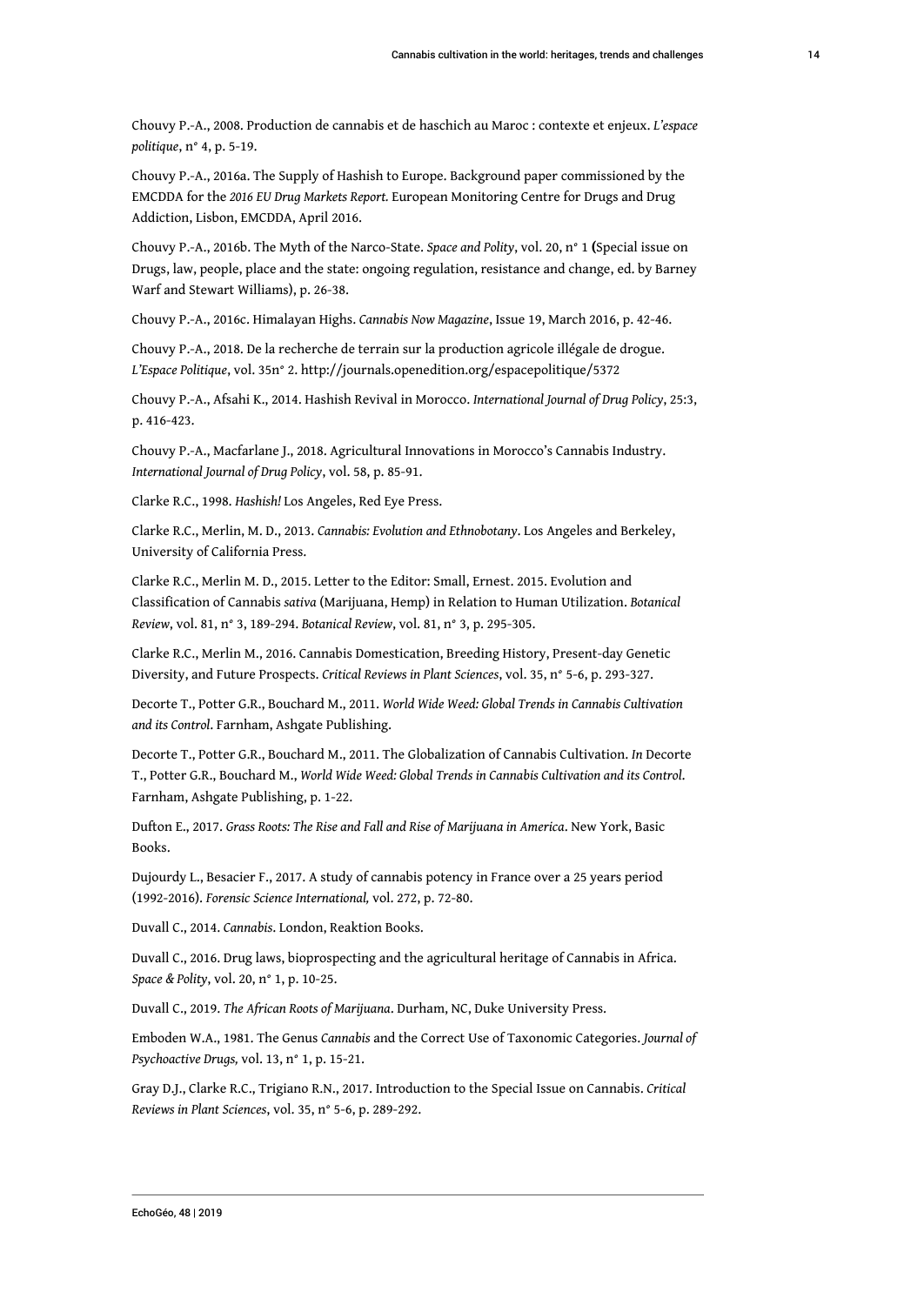Hillig K.W., 2005. *A Systematic Investigation of Cannabis*. PhD Dissertation, Doctorate of Philosophy in the Department of Biology, Indiana University.

Jansen M., 2018. *How I Became the Hash Queen*. Paris, Mama Editions.

Johnson N., 2017. *Grass Roots: A History of Cannabis in the American West*. Corvallis, Oregon State University Press.

Legget T., 2006. Review of the world cannabis situation. *Bulletin on Narcotics*, vol. LVIII, n° 1 and 2.

Legget T., Pietschmann T., 2008. Global cannabis cultivation and trafficking. *In A cannabis reader: global issues and local experiences*, Monograph series 8, Volume 1, European Monitoring Centre for Drugs and Drug Addiction, Lisbon, p. 189-212.

Lynch R.C., Vergara D., Tittes S., White K., Schwartz C. J., Gibbs M.J., Ruthenburg T.C., de Cesare K., Land D.P., Kane N.C., 2016. Genomic and Chemical Diversity in Cannabis. *Critical Reviews in Plant Sciences*, vol. 35, n° 5-6, p. 349-363.

Maguire P., Ritter M., 2015. *Thai Sticks. Surfers, Scammers, and the Untold Story of the Marijuana Trade* . New York, Columbia University Press.

Mansfield D., 2016. *A State Built on Sand: How Opium Undermined Afghanistan*. New York, Oxford University Press.

Marks H., 1998. *Mr. Nice. An Autobiography*. London, Vintage.

Meijer E.P.M. de., 1995. Fibre hemp cultivars: A survey of origin, ancestry, availability and brief agronomic characteristics. *Journal of the International Hemp Association*, vol. 2, n° 2, p. 66-73.

Mills A., 2012. The carbon footprint of indoor *Cannabis* production. *Energy Policy*, n° 46, p. 58-67.

Narcotics Control Bureau (NCB), 2017. *Narcotics Control Bureau Annual Report 2017*. Ministry of Home Affairs, Government of India, New Delhi, Narcotics Control Bureau.

Piomelli D., Russo E.B., 2016. The Cannabis sativa versus *Cannabis indica* debate: an Interview with Ethan Russo, MD. *Cannabis and Cannabinoid Research*, vol. 1, n° 1, p. 44-46.

Pollan M., 1995. How Pot Has Grown. *The New York Times Magazine*. 19 February.

Pollan M., 2001. *The Botany of Desire. A Plant's-Eye View of the World*. New York, Random House.

Pollio A., 2016. The name of *Cannabis*: a short guide for nonbotanists. *Cannabis and Cannabinoid Research*, vol. 1, n° 1, p. 234-238.

Richardson J., Woods A. 1976. *Sinsemilla: Marijuana Flowers*. Berkeley, And/Or.

Rendon J., 2012. *Super Charged. How Outlaws, Hippies and Scientists Reinvented Marijuana*. Portland & London, Timber Press.

Rubin V.R., (ed), 1975. *Cannabis and Culture*. The Hague - Paris, Mouton Publishers.

Rubin V.R., 1975. Introduction. *In* Rubin V.R. (ed), 1975. *Cannabis and Culture*. The Hague - Paris, Mouton Publishers, p. 1-10.

Sawler J., Stout J.M., Gardner K.M., Hudson D., Vidmar J., Butler L., Page J.E., Myles S., 2015. The Genetic Structure of Marijuana and Hemp. *PLoS One*, vol. 10, n° 8, e0133292.

Schultes R.E., Klein, W.M., Plowman, T., Lockwood, T.E., 1975. Cannabis: An Example of Taxonomic Neglect. *In* Rubin V. (ed), *Cannabis and Culture*. Paris, Mouton.

Servel H., Zurayk R., 2014. Marché, pouvoir et jeux de rôle : le Rouge libanais résiste dans la vallée de la Beqaa. *Actes du colloque international SFER AGP 2014*. Guyancourt, 12 février 2014.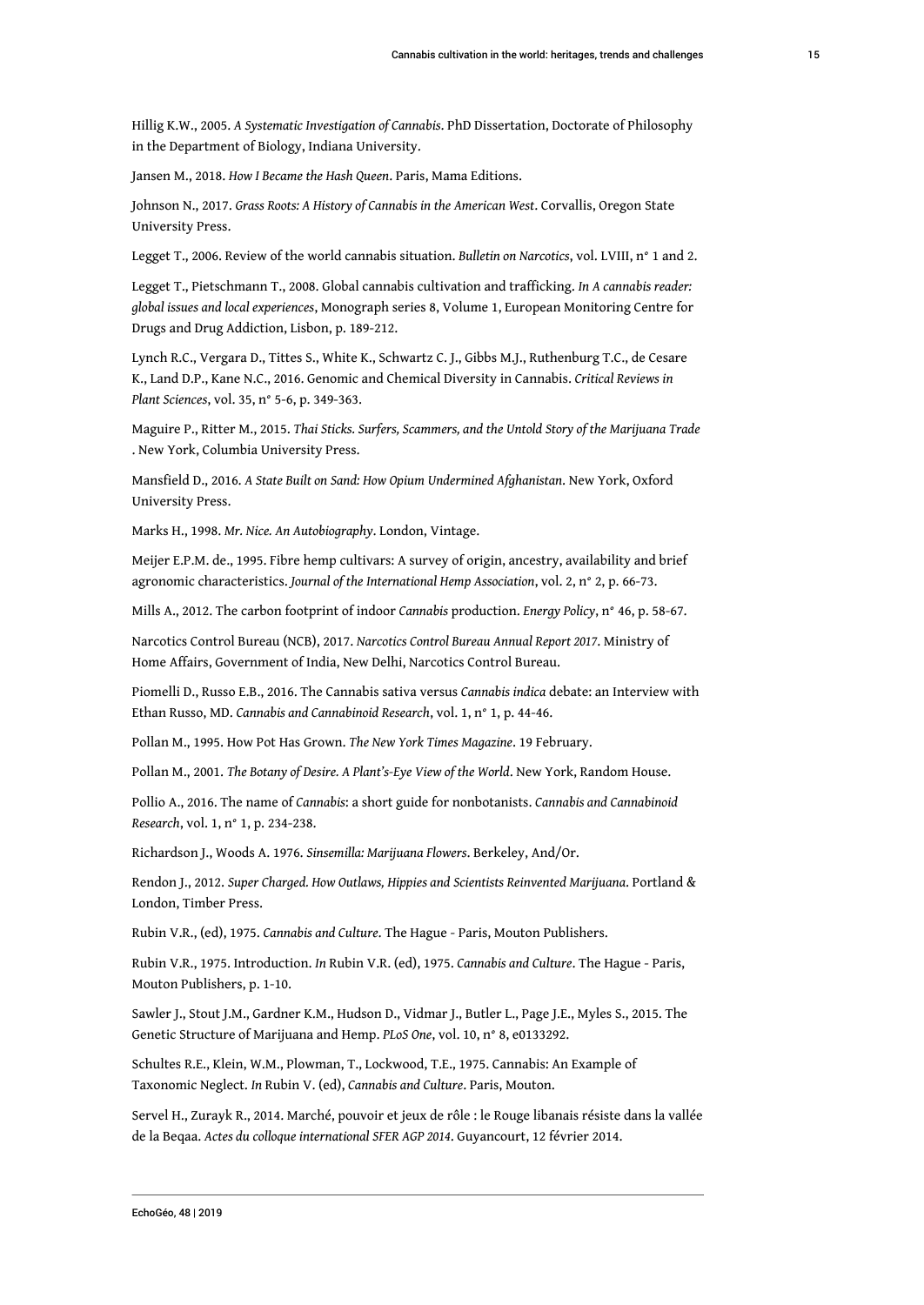Small E., 2015. Evolution and Classification of *Cannabis sativa* (Marijuana, Hemp) in Relation to Human Utilization. *The Botanical Review*, vol. 81, n° 3, p. 189–294.

Small E., Cronquist A., 1976. A Practical and Natural Taxonomy for Cannabis. *Taxon*, vol. 25, n° 4, p. 405-435.

Steinberg M.K., Hobbs J.J., Mathewson K., 2004. *Dangerous Harvests: Drug Plants and the Transformation of Indigenous Landscapes*. Oxford, Oxford University Press.

Stoa R. 2018. *Craft Weed: Family Farming and the Future of the Marijuana Industry*. Cambridge, Massachusetts Institute of Technology.

Taylor J.S., Jasparro C., Mattson K., 2013. Geographers and Drugs: A Survey of the Literature. *Geographical Review*, vol. 103, n° 3, p. 415-430.

United Nations Office on Drugs and Crime (UNODC), 2007. *Maroc. Enquête sur le cannabis 2005*. Vienne, United Nations.

United Nations Office on Drugs and Crime (UNODC), 2010. *Afghanistan Cannabis Survey 2009*. Vienna, United Nations.

United Nations Office on Drugs and Crime (UNODC), 2011. *World Drug Report 2011*. Vienna, United Nations.

United Nations Office on Drugs and Crime (UNODC), 2012. *World Drug Report 2012*. Vienna, United Nations.

United Nations Office on Drugs and Crime (UNODC), 2013. *World Drug Report 2013*. Vienna, United Nations.

United Nations Office on Drugs and Crime (UNODC), 2014. *World Drug Report 2014*. Vienna, United Nations.

United Nations Office on Drugs and Crime (UNODC), 2015. *World Drug Report 2015*. Vienna, United Nations.

United Nations Office on Drugs and Crime (UNODC), 2016. *World Drug Report 2016*. Vienna, United Nations.

Walthall C., Daughtry C., 2003. What do we know about spectral signatures of illegal cannabis cultivation? *Communication at the 2003 ONDCP International Technology Symposium*, San Diego, CA, July 8-11.

Warf B., 2014. High Points: An Historical Geography of Cannabis. *Geographical Review*, vol. 104, n ° 4, p. 414-438.

### **NOTES**

**1.** In pharmacology potency is a measure of drug (not necessarily an active substance or ingredient) activity expressed in terms of the amount required to produce an effect of given intensity. Therefore, in equivalent quantities, highly potent marihuana or hashish will have stronger effects (the so-called high) than lower potency marihuana or hashish.

**2.** In this text "marihuana" and "hashish" are used as generic terms for herbal cannabis and cannabis resin, regardless of how and where they are produced. More details are provided below in the text about how such cannabis by-products vary and how they are referred to in different regions.

**3.** https://www.leafly.com/explore/sort-alpha (consulted on 4 June 2018 and 28 June 2019).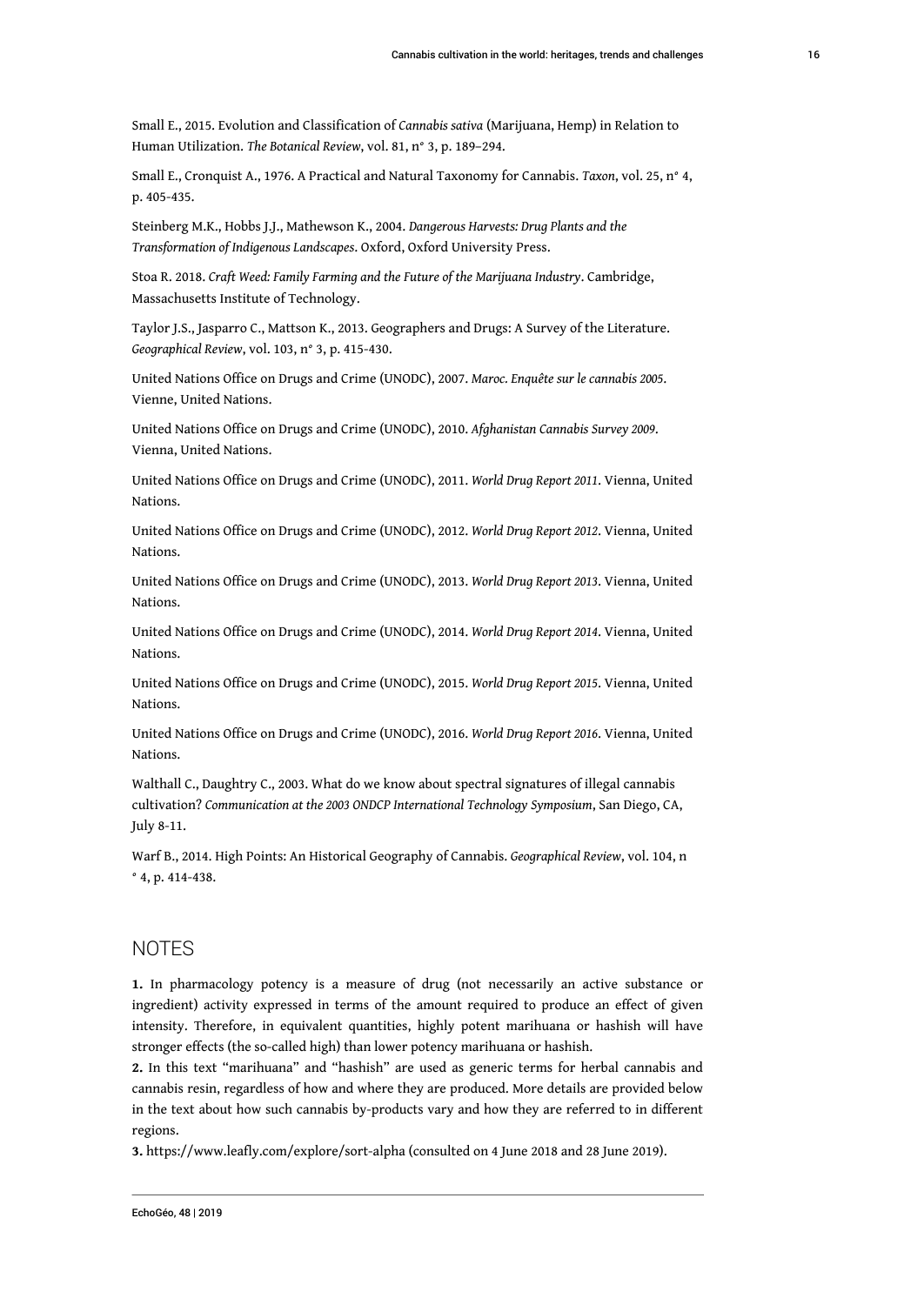**4.** *Delta*-9-tetrahydrocannabinol (THC) is the cannabinoid (chemical compound) responsible for most of the psychoactive effects of cannabis but also for analgesic, antiemetic, antispasticity, anxiolytic, and other medical effects.

**5.** Cannabidiol is the cannabinoid responsible for anti-inflammatory, analgesic, anxiolytic, and anti-epileptic effects among others. CBD is also contained in small quantities in some Asian hops varieties (*Humulus kriya*).

**6.** Therefore, the deficit of primary field-based research in cannabis growing areas is problematic not only in social sciences.

**7.** See Duvall, 2019 for a highly useful summary of recent taxonomic developments.

**8.** See Duvall, 2019 about the etymology of *marihuana* (from Bantu *mariamba*): the author explains how the plant drug (seeds) came to the New World (Brazil) across the Atlantic Ocean primarily from Central Africa – through the slave trade – and how "its primary New World names reflect this geography". See also Duvall, 2019 about the phonetical incorrectness of *marijuana*.

**9.** Garner, F., 2005. Dialogue with the DEA. *Counterpunch*; 24 December. https:// www.counterpunch.org/2005/12/24/dialogue-with-the-dea/ (consulted on 11 January 2019). Maguire and Ritter mention how a north-eastern Thai cannabis farmer tended to his crop by carefully examining his plants for male pollen pods and immediately removing male specimen from his field (Maguire and Ritter, 2015, p. 65).

**10.** Personal communication by Robert Clarke on 19 June 2019.

**11.** See also: Blair E., 2011. History of Cannabis Use and Anti-Marijuana Laws in Thailand. 11 July. http://thailawforum.com/history-of-marijuana-cannabis-thailand.html (consulted on 11 January 2019). Maguire P., 2018. Thailand's Legendary Marijuana. 30 April. https:// thediplomat.com/2018/04/thailands-legendary-marijuana/ (consulted on 11 January 2019). See Clarke and Merlin (2016, p. 300-302) about the history of *sinsemilla* in the U.S. and note that the book by Richardson and Woods (1976) was the first ever to explain how to produce *sinsemilla*.

**12.** Clarke and Merlin use the term cultivar in an unofficial acceptation, unlike Small who I follow here.

**13.** National Institute on Drug Abuse, A Rise in Marijuana's THC Levels. https:// archives.drugabuse.gov/rise-in-marijuanas-thc-levels (consulted on 20 December 2018).

**14.** Hand rubbing is less technical than sieving but the use of skilled workers is necessary to produce the very best quality *charas* (through a very slow and gentle rub that collects only cannabis trichomes and not other vegetal matter): it takes one day to a careful hashish rubber to produce about 5 grams of the very best quality *charas* (Chouvy, 2016c).

**15.** *Charas* is most likely a metonym as sieved hashish produced in the Greater Khorasan from the thirteenth century on was cured and carried in leather pouches called *charas* by *qalandars*, wandering ascetic Sufi dervishes who indulge in sacramental hashish intoxication. Hashish from Khorasan was likely first exported to the Indian subcontinent during the Delhi Sultanate (1206-1526) and became popular, notably after Babur, an advocate of *charas* and *majoun* (an edible cannabis-based preparation), founded the Mughal Empire in 1526. See https:// therealseedcompany.wordpress.com/2018/11/26/charas-or-hashish-the-straight-dope-on-

cannabis-resin/ (consulted on 12 January 2019) and Bouquet, 1950. It is worth noting that the production of sieved hashish is reportedly increasingly common in India and Nepal (personal testimonials and source above).

**16.** Critical Mass is a famous and very popular strain created from the hybridisation between a pure Afghani line and one of the most popular hybrids around the world, the aforementioned Skunk #1 ([Afghan indica x Colombian sativa] x Mexican sativa). Critical Mass has long been being one of the most cultivated cannabis strains in/from Spain (after being "feminised" by Dinafem) and, as a consequence, is now one of the most widely cultivated hybrids in Morocco. Critical Mass belongs to the modern cannabis history and owes its fame notably to the founders of the Mr. Nice Seedbank (founded in 1998) who first produced it: the two legendary Australian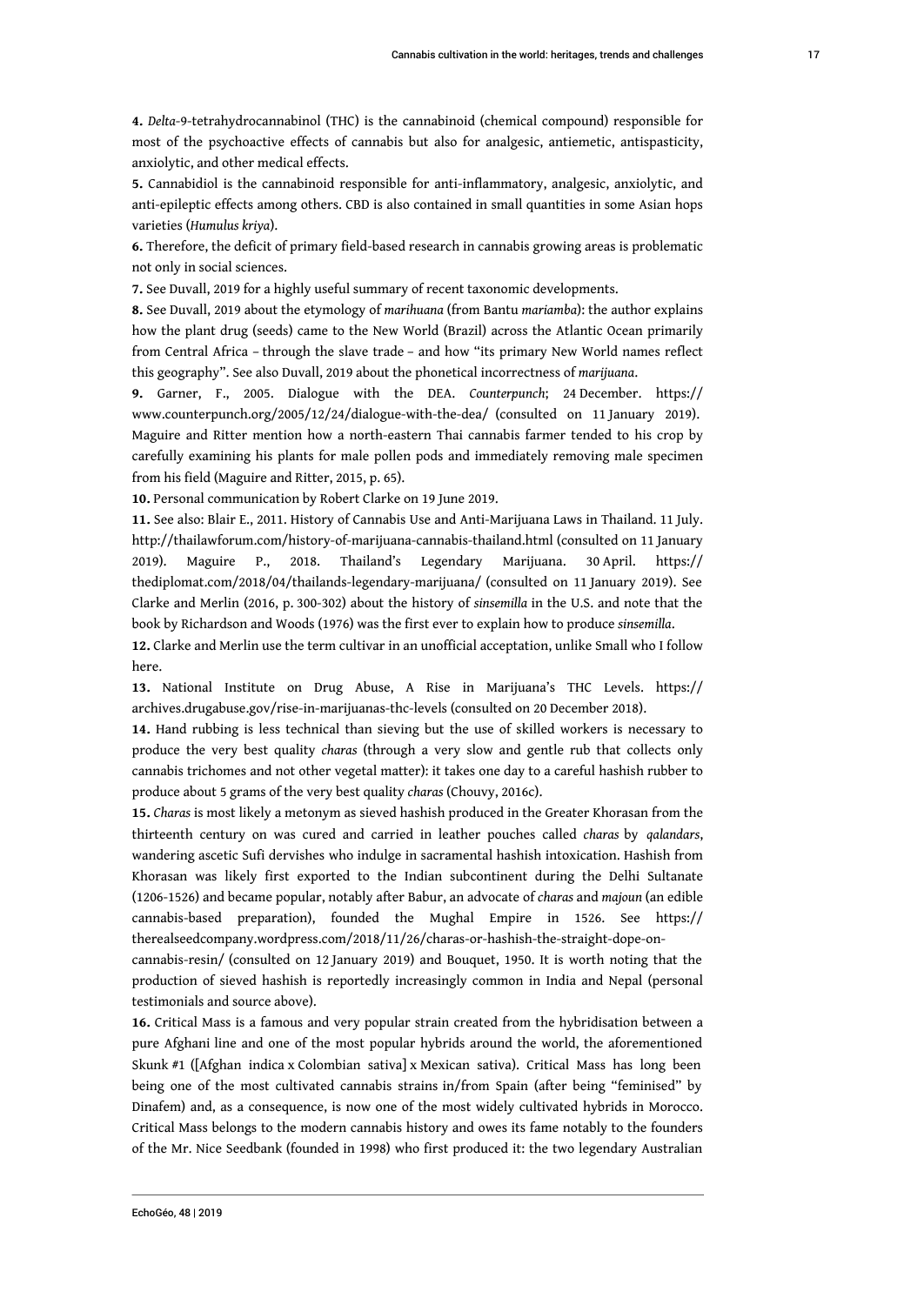cannabis breeders Scott Blakey (a.k.a. Shantibaba) and Nevil Schoenmakers (1956-2019: founder the world's first cannabis seedbank in the early 1980s in the Netherlands), and the famous British hashish (from Afghanistan, Pakistan, Lebanon) trafficker Howard Marks (a.k.a. Mr Nice: 1945-2016). See: Critical Mass by Mr. Nice, a legendary cannabis strain. *Alchimia*. https:// www.alchimiaweb.com/blogen/marijuana-growing-guide/history-of-marijuana-strains;

Vergados, J. 2016. Breeder Diaries: Scott Blakey. *Skunk Magazine*. June/July, p. 64-70 (https:// cbdcrew.org/scott-blakey-aka-shantibaba-speaks-to-skunk-magazine); and Marks 1998 (consulted on 14 May 2019).

**17.** Although the spectral signature of cannabis can look separable, the signal classification often conflicts with other land covers (Walthall and Daughtry, 2003). In its 2005 cannabis survey in Morocco, the UNODC explained that the accuracy of their remote sensing approach was "acceptable" and that more precise results proved difficult to obtain since the spectral signature of rain-fed cannabis (*kif*) did not differ much from that of bare soil (UNODC, 2007, p. 36). In Morocco, the fast spread of irrigated hybrids should now make remote sensing easier and more precise.

**18.** Jolly A., 2013. Illegal cannabis and opium cultivation ride high in Parvati Valley in HP. *India Today*. 6 April. https://www.indiatoday.in/magazine/nation/story/20130408-illegal-cannabisand-opium-cultivation-in-parvati-valley-in-himachal-pradesh-762936-1999-11-30. Plus personal communication by the NCB official on 29 November 2018.

**19.** See Dufton, 2017 for the most up to date and comprehensive history of marijuana legalisation in the United States of America.

**20.** Angell T., 2019. World Health Organization Recommends Reclassifying Marijuana Under International Treaties. *Forbes*. 1 February. https://www.forbes.com/sites/tomangell/2019/02/01/ world-health-organization-recommends-rescheduling-marijuana-under-international-treaties/ #73ad551b6bcc (consulted on 2 February 2019).

**21.** Take medical use of cannabis seriously, say MEPs. *European Parliament Newsletter*. 7 February 2019. http://www.europarl.europa.eu/news/en/agenda/briefing/2019-02-11/10/take-medicaluse-of-cannabis-seriously-say-meps (consulted on 15 February 2019).

**22.** Nawrat A., 2018. Latin America's medical cannabis market to reach \$8.5bn by 2028. *Pharmaceutical Technology*. 10 October. https://www.pharmaceutical-technology.com/news/latinamerica-cannabis-report-market-growth/ (consulted on 11 January 2019). See also Mills E., 2012. **23.** Williams S., 2018. Canada's Top 7 Marijuana Growers Lost Nearly \$300 Million This Quarter. *The Motley Fool*, 20 November, https://bit.ly/2zv7aVG. Williams S., 2018. Predicting the 10 Largest Marijuana Producers in Canada by 2020. *The Motley Fool*, 23 September, https://bit.ly/2E6ccM0. Hoban R., 2018. Inside Canada's New Cannabis & Hemp Regulations. *Cannabis Now,* 17 March, https://bit.ly/2BG1WYK. Tencer D., 2018. U.S. Cannabis Producers Fear Canada Will 'Dominate The Industry'. *Huffington Post*, 29 September, https://bit.ly/2TYsf38. (consulted on 18 November 2018.

**24.** Ingraham C., 2016. Legal marijuana is finally doing what the drug war couldn't" *The Washington Post*, 3 March. https://www.washingtonpost.com/news/wonk/wp/2016/03/03/legalmarijuana-is-finally-doing-what-the-drug-war-couldnt/?

noredirect=on&utm\_term=.1d9aa3e04ac8 ( consulted on 11 January 2019). Other unintended consequences are taking place in the United States, with, for example, a contraction of the legal cannabis market in California as "the costs of setting up, licensing, testing and packaging requirements have proved a heavy burden, and revenues haven't flowed in as expected". As a result, "the unrolling of legal adult-use cannabis has reinvigorated the underground market rather than curtailed it" and "the sale of bootleg marijuana is going strong, especially around Mendocino, Humboldt and Trinity counties, known as the Emerald Triangle, where as much as 80 percent of the illegal pot sold in other states is produced": Fimrite P., 2018. 'Death by a thousand cuts:' California's first year of legalized pot is no smooth trip. *San Francisco Chronicle*,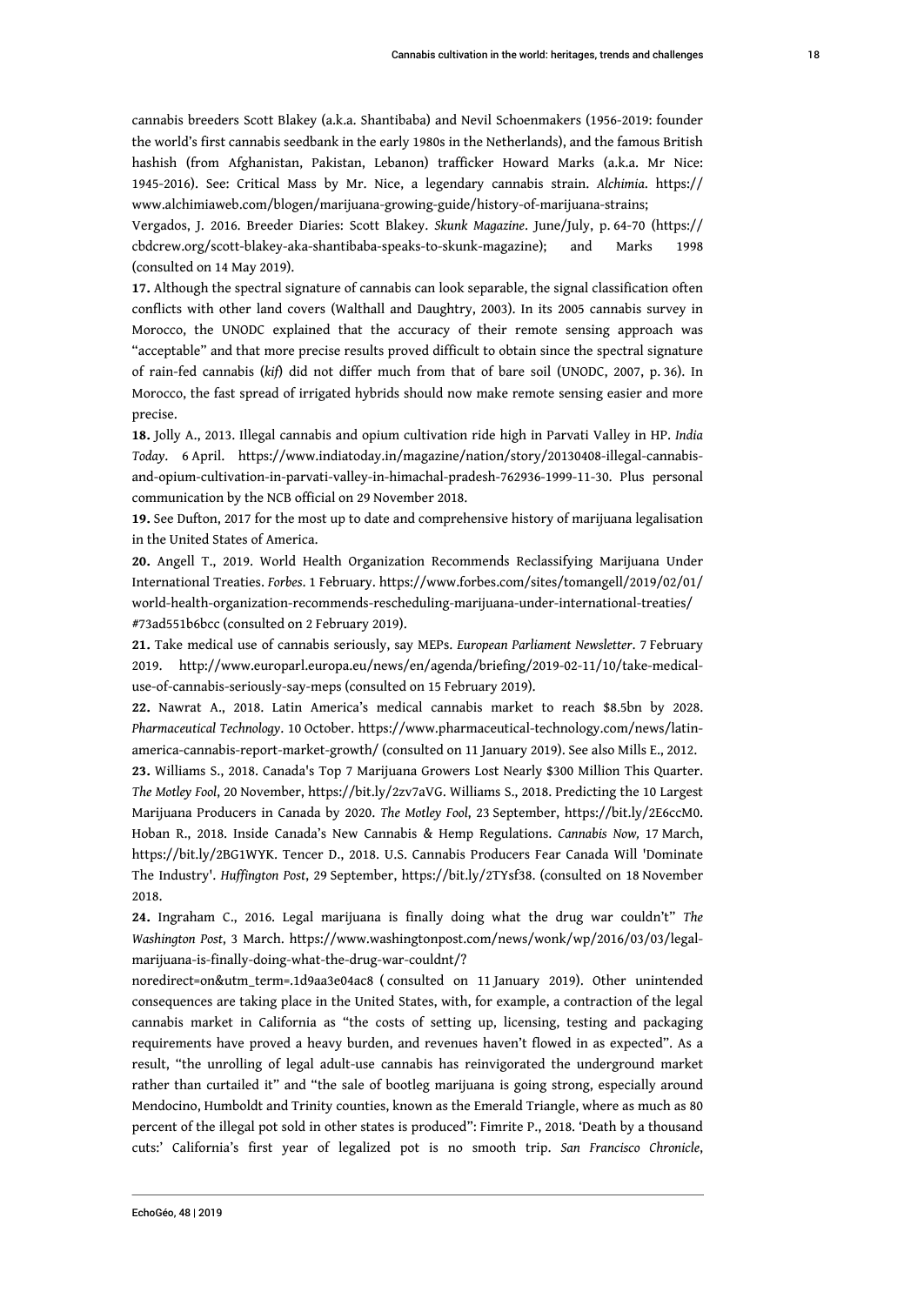28 December. https://www.sfchronicle.com/news/article/Death-by-a-thousand-cuts-Californias-13494193.php#photo-16694087 (consulted on 11 February 2019).

**25.** Wilson S., 2018. Outlaw weed comes into the light. *Washington Post,* 16 March. https:// www.washingtonpost.com/news/national/wp/2018/03/16/feature/californias-outlawmarijuana-culture-faces-a-harsh-reckoning-legal-weed/?

noredirect=on&utm\_term=.e619a297522f. Stoa, R. 2018. Big Marijuana vs. craft weed: Will cannabis conglomerates ruin small family farms? *Salon*, 25 November. See also Stoa, 2018. https://www.salon.com/2018/11/25/big-marijuana-vs-craft-weed-will-cannabis-conglomeratesruin-small-family-farms/ (consulted on 11 February 2019). See also Stoa, 2018. While the threat of large cannabis conglomerates is to be taken seriously, one should not forget that the illegal cannabis industry has long been based on small-scale growers and that the legal cannabis industry is emerging at a time when past experiences with craft beer (for example) have shown that customers recently favoured small-scale artisanal brews over industrial beer, most notably in the United States. Yet the ongoing battle between Big Beer and independently-owned craft beer is an indication that the future of the cannabis industry, and especially of small-scale growers, will be complicated. See: Taylor K., 2016. The bathe between Big Beer and craft brewers is getting ugly. *Business Insider,* 11 February. https://www.businessinsider.fr/us/big-beer-vscraft-beer-battle-gets-ugly-2016-2. Infante D. 2019. How the World's Biggest Brewer Killed the Craft Beer Buzz. *Medium*. 21 March. https://medium.com/s/story/how-the-worlds-biggestbrewer-killed-the-craft-beer-buzz-e205a28ff632 (consulted on 13 May 2019).

#### **ABSTRACTS**

Despite cannabis being the most common illegal drug crop in the world and its worldwide presence, very little is known about its production, trade, and consumption at the global scale. This is due mostly to over a century of global prohibition and the dangers associated to researching illegal drug crop production. Worse, the limited data available about cannabis cultivation is most often inaccurate, unreliable, and highly controversial. While this has always been problematic, in terms of sheer knowledge and informed policy-making, it has now become even more acute of an issue as global trends towards decriminalisation and legalisation are already provoking negative unintended consequences in poor producing countries. This article is an effort to present the state of the current knowledge and the present and future stakes of the fast-changing cannabis industry and legislation.

#### INDEX

**Keywords:** cannabis, world, production, illegality, legalisation, knowledge